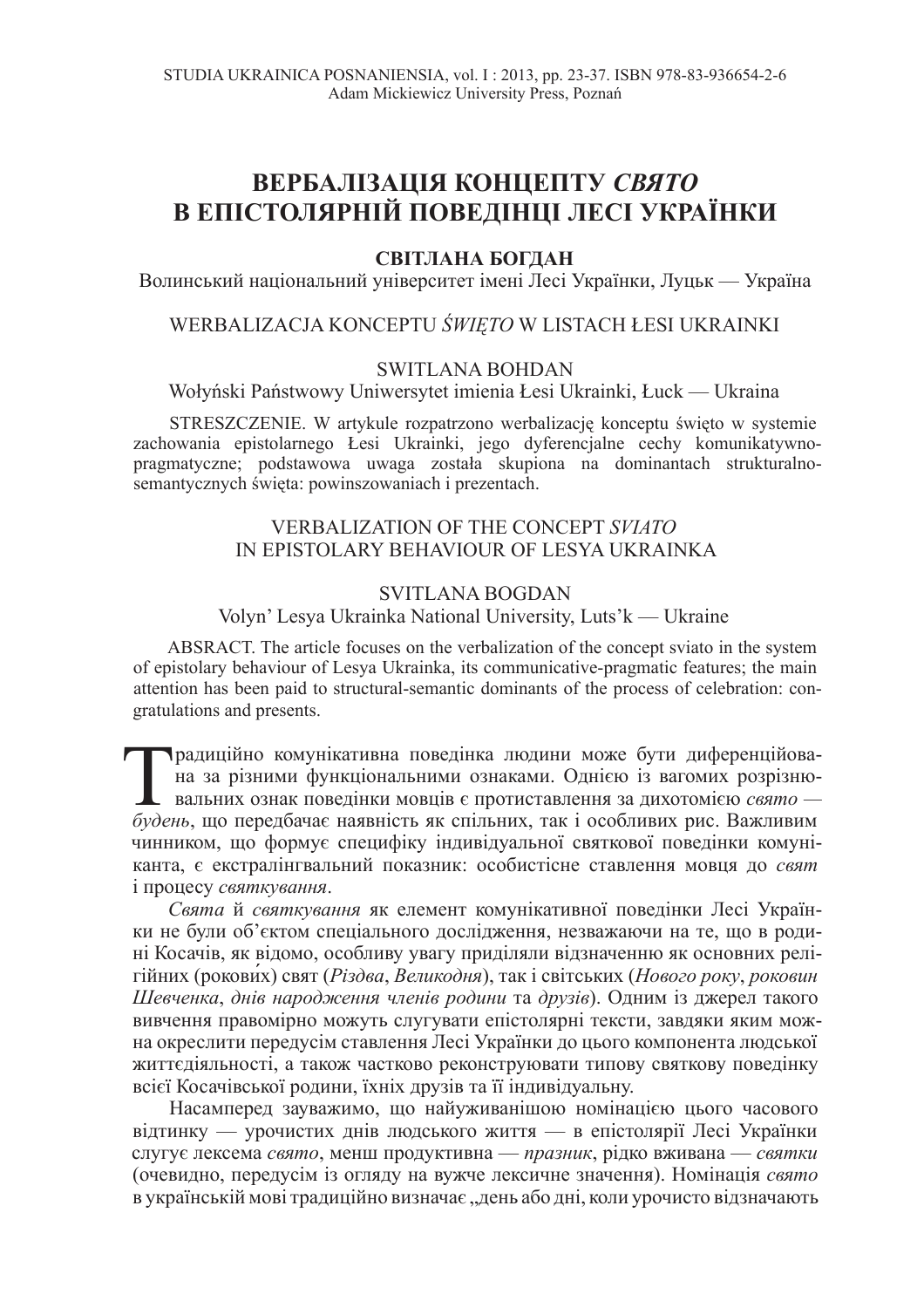видатні події, знаменні дати"<sup>1</sup> або "відзначений звичаєм або церквою день на честь якої-небудь події чи святого"<sup>2</sup>. У листах Лесі Українки вона вживана найчастіше саме в таких значеннях, порівн.: "Дядько був надзвичайно звору*иений*, читаючи про ювілейну справу. Та справді не міг він не бачити, що його **ювілей був чимось іншим для нас усіх, ніж звичайні ювілеї з ґречними промо***вами. Се справді було свято* (тут і далі вирізнення мої. — С. Б.) свідомої себе *України*"<sup>3</sup> (до М. І. Павлика, 23 лютого 1895 р., Софія) і "На свята ми додому *не їздили, бо ми собі не робили різдвяних вакацій, а вчились, тільки три дні святкували. Мій Олег статкує!''*4 (до М. П. Драгоманова, 17 січня 1894 р., Київ). Хоч спорадично фіксоване використання цієї лексеми в значенні "важлива, радісна, приємна подія, а також день, коли вона сталася"<sup>5</sup>. Зауважмо, що в Словнику Б. Грінченка ця номінація відсутня, натомість репрезентовано композит святдень для найменування святкового дня<sup>6</sup>. Демінутив святонько вжито лише один раз у листі до Агатанґела Кримського: "Нащо думати про катастрофи,  $\partial$ орогий товаришу? Над усіма нами вони висять, та, на щастя, ми не знаємо, *коли вони впадуть. От я запрошую Вас у гостину, а чи одміряно мені стільки*  $\pi$ еиття, щоб я могла "дочекатися того **святонька**"?"<sup>7</sup> (до А. Ю. Кримського, 27 жовтня 1911 p., Цулукідзе).

Атрибутивна ознака, похідна від свято, репрезентована синонімічними лексемами *святковий, святочний* (словник подає її з ремаркою *рідко*<sup>8</sup>) і *святеч*ний. Процесуальна дія передана лексемами святкування й святкувати. Лексема *святки* узвичаєно означає "святкову пору від Різдва до Водохрещів (у православних)" або "святкові дні (перев. великодні)"9.

Словник Б. Грінченка подає слово празник як повноцінне найменування святкової днини та фіксує похідну зменшувальну номінацію празничок<sup>10</sup>, хоч одинадцятитомний Словник української мови кваліфікує цю лексему як розмовний варіант до свята та застаріле найменування "дня чи днів, певним чином відзначуваних звичаєм або церквою"<sup>11</sup>. Відповідно, всі похідні деривати празниковий, празничний, празниково, празнично, празникування, празникувати, *празнувати* означено як розмовні еквіваленти словотвірного ряду від свято<sup>12</sup>. Закономірно припустити, що на кінець XIX — поч. XX ст. ці лексеми, навпаки, посідали центральну, а не периферійну позицію в лексичній парадигмі нашої мови та індивідуальній мовній практиці, що й пояснює гармонійне функціонування обох типів найменувань в епістолярії Лесі Українки.

Спостережено однак, що Леся Українка використовувала лексеми праз*ник, празникування* здебільшого в листах до бабусі (напр.: "Поздравляю Вас з празником, бажаю Вам здоров'я і всього найкращого, щоб нам з Вами знов

<sup>&</sup>lt;sup>1</sup> Словник української мови, в 11 тт., Київ 1978, т. 9, с. 104.

<sup>&</sup>lt;sup>2</sup> Там само, с. 105.

<sup>&</sup>lt;sup>3</sup> Леся Українка, *Зібр. творів*, у 12 тт., Київ 1975–1979, т. 10, с. 282.

<sup>&</sup>lt;sup>4</sup> Там само, с. 203.

<sup>&</sup>lt;sup>5</sup> Там само. т. 9, с. 105.

<sup>&</sup>lt;sup>6</sup> *Словарь української мови*. в 4 тт., упоряд. з додатк. власн. матер. Б. Грінченко. Київ 1996, т. 4, с. 111.

<sup>&</sup>lt;sup>7</sup> Леся Українка, Зазн. джерело, т. 12, с. 372.

<sup>&</sup>lt;sup>8</sup> Словник української мови, в 11 тт., Київ 1978, т. 9, с. 105.

 $9$  Там само, с. 104.

<sup>&</sup>lt;sup>10</sup> Словарь української мови, в 4 тт., упоряд. з додатк. власн. матер. Б. Грінченко, Київ 1996, т. 3, с. 401.

<sup>&</sup>lt;sup>11</sup> *Словник української мови*, в 11 тт., Київ 1976, т. 7, с. 512.

<sup>&</sup>lt;sup>12</sup> Там само, с. 512.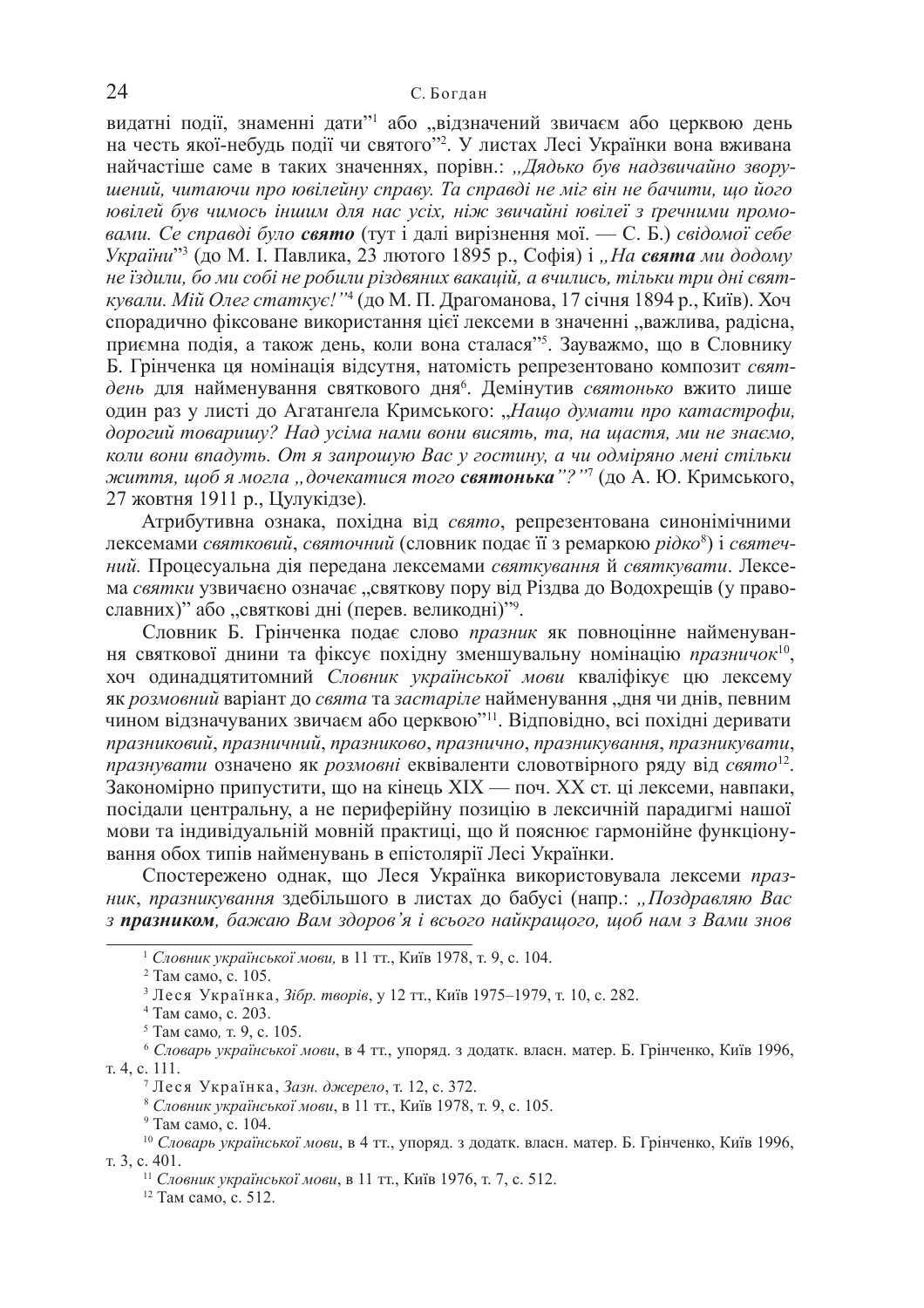*провести літо так, як сей рік, — весело та щасливо* "<sup>13</sup> (до Є. І. Драгоманової, 3 січня 1894 p., Київ), спорадично — до М. П. Драгоманова, матері й сестри Ольги, тобто це передусім ознака її ранньої епістолярної поведінки. І навпаки, лексеми *свято*, *святкування* позначені універсальністю функціонування й не диференційовані типом адресата.

Насамперед зауважмо, що для Лесі Українки свято (свята) — празник (*празники*) (рідше порівняно з попередніми лексемами) значною мірою слугують певною часовою межею й точкою відліку: події в Косачівській родині відбуваються в трьох основних вимірах (відповідно до узвичаєного часового відліку українців, збереженого частково й дотепер) — до свята (перед святами) / *nеред празником, на свята / -ax (святами) / на празник, після свят (по святах)* (до речі, саме завдяки такій епістолярній інформації дослідникам удалося датувати чимало Лесиних листів), напр.: "В Одесу я **після свят** вже не поїду, а хіба  $\overline{a}$ бо на Великдень, або як вертатиму додому в апрілі чи в маї, егдо вистава не *про мене писана*"<sup>14</sup> (до О. П. Косач (сестри), 18 січня 1898 р., Ялта); "*Плаття мені вже готово, я вже його й надівала разів зо два, дуже добре вийшло.* Оксанине ще не готово, але до свят пошиється. Казала модистка, що на гро*ші зачекає до свят''<sup>15</sup> (до О. П. Косач, 29 грудня 1898 р., Київ); "Ще й писали*  $\mu$ и тобі мало **святами.** Мені ти, запевне, сього за зле не візьмеш, бо се навіть *краще було, що я не писала, може, й тепер ще слід би помовчати, бо, либонь,* з листа неврастенія скаче — правда?"<sup>16</sup> (до О. П. Косач (сестри), 26, 27 квітня 1900 р., Київ); "Але я **перед святами** саме вибиралася з Києва — додому приї $x$ али ми в середині страсного тижня, — а на свята ще не ввійшла настільки *в колію життя, щоб засісти за писання листів* ''<sup>17</sup> (до А. С. Макарової, 14 травня 1894 р., Колодяжне).

Крім узвичаєного літературного варіанта на свято, Леся Українка вживада також говірковий про свято ("Я буваю частіше тільки у дядини та ще  $\gamma$  *Стар[ицьких] (там тепер Зіна — скульпторка, дуже вона мені подобалась), а в інших так "про свято* "<sup>18</sup> (до О. П. Косач (сестри) 28 листопада 1899 р., Київ), що активізований, до речі, в мовленні поліщуків дотепер.

Традиційне сприйняття свята, празника, очевидно, актуалізує передусім первинне значення цих лексем: "час, вільний від роботи, бездіяльний"<sup>19</sup>. 3 іншого боку, — асоціативно вербалізує цілу низку лексико-семантичних ознак, співвіднесених із ними: *гості*, *гостювання*, *гостити*, розваги, подарунки, привітання, виконання певних обрядів і обрядодій. Інакше кажучи, буль-яке свят*кування* передбачає реалізацію різних елементів етикетного дискурсу й етикетної поведінки. До найуживаніших і потенційно передбачуваних закономірно належать різні форми привітань, про що йтиметься далі.

Сприйняття Лесею Українкою свят значною мірою корельовано з типологічним для української ментальності, щоправда, з виразним переважанням нейтральних, а почасти навіть негативних емоцій, про що свідчать неодноразові коментарі в листах до різних адресатів. Святковий період завжди викликає прогнозовані традиційні епістолярні контексти, неодмінний компонент яких -

<sup>&</sup>lt;sup>13</sup> Леся Українка, Зазн. джерело, т. 10, с. 198.

<sup>&</sup>lt;sup>14</sup> Леся Українка, Зазн. джерело, т. 11, с. 10.

<sup>15</sup> Там само, с. 82.

<sup>&</sup>lt;sup>16</sup> Там само, с. 179.

 $17$  Tam camo, t. 10, c. 235–236.

<sup>&</sup>lt;sup>18</sup> Там само, т. 11, с. 150.

<sup>&</sup>lt;sup>19</sup> *Етимологічний словник української мови*, в 7 тт., Київ 2004, т. 4, с. 554.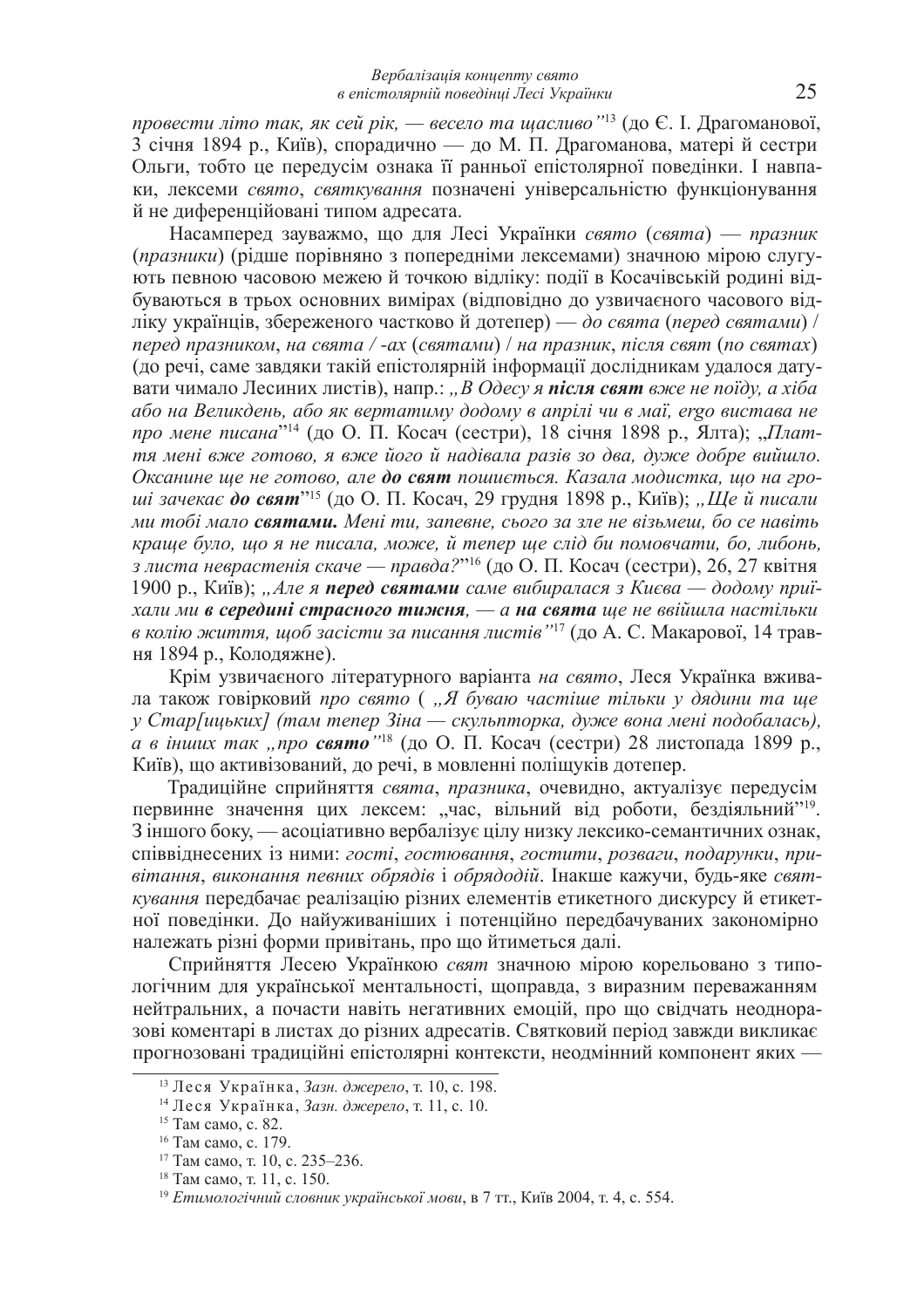стереотипні лексеми й словосполучення: **вештання** гостей ("Як ти пишеш, **и** $\overline{0}$  за гостями на святах двері не зачинялись, то навряд, щоб і дома вам **и** $\mu$ идрий відпочинок був. Та вже з сього ніхто не винен, не виганяти ж людей<sup>20</sup> (до О. П. Косач (сестри), 25 січня 1904 р., Тбілісі), візити ("На перший день, як завжди, **цілий хаос візитів** і всякого вештання ''<sup>21</sup> (до О. П. Косач (сестри), 26, 27 квітня 1900 р., Київ)), шарварок ("Папа просить пробачення, шо за збо $pa_{Mu}$  в дорогу, а раніш за святечним шарварком не написав тобі, може, напитие десь із Черкас<sup>22</sup> (до О. П. Косач (сестри), 26, 27 квітня 1900 р., Київ)), нудь- $2a$ , **метушня**, клопоти (власне святкові й передсвяткові) ("Наші старші тим **часом виїздили: спочатку їздив у Колодяжне папа, а далі, на страсному тиж-** $Hi, MAMA, Om, \nthe$ , мені прийшлось і **передсвятковий клопіт** взяти на себе, правда, остатніх два дні мені трохи помагала Оксана, але я не хотіла багато  $i$ *й* помочі, бо вона ще тоді не оправилась як слід по своїй слабості. Ходила я *і* на базар, пекла мазурки, шила, прибирала, гляділа Дори, приймала навіть  $i$ Серг[ $i$ й] *Кост*[янтинович], а крім  $m$ <sub>020</sub>, заходили різні чоловіки, вигнані жінками з дому на страсному тижні , за ненадобностью". Межи всім тим їзда на Крещатик, вставання вночі до Дори  $i$  m.  $i$ . не лишали й хвилини вільного часу '' $^{23}$  (до О. П. Косач (сестри), 26, 27 квіт**ня 1900 р., Київ)), багато роботи** ("На свята якось чудно час зіходив — не то  $\mu$  $\mu$ об було мені весело, а шпорталась і метушилась чимало, то ялинку дітям  $y6upa\pi a$ , то живі картини вряджала, і так воно здавалось, що роботи бага*то було* "<sup>24</sup> (до Л. М. Драгоманової, 22 січня 1893 р., Колодяжне), прийом гос $m$ ей, спілкування ("Різдвяними святками дуже сильно боліло, бо я таки тро $xu$  засиджувалася з добрими людьми то за балачками, то за якою-небудь грою *знічев'я* "<sup>25</sup> (до О. П. Косач (сестри), 31 січня, 1 лютого 1910 р., Хельван). Це все нерідко не просто втомлювало, а й виснажувало Лесю Українку: "Думала вже *на* **свята** взятись до писання листів і уліт, "но не тут-то было"; вже в периу великодню ніч мусила я сама себе одливати водою, бо Оксана і Дора спали,  $a$  більш нікого дома не було (мама ще не приїхала була, а папа і Микось по церк-<u>вах ходили)</u> <sup>26</sup> (до О. П. Косач (сестри), 26, 27 квітня 1900 р., Київ).

Симптоматичний також для розуміння сприйняття Лесею Українкою процесу святкування загалом інтекстовий фрагмент — її переклад пророчих книг:  $\Box$ *HIo для мене ся безліч дарів? / Досить ви попалили ягнят, баранів, / Мені кров к* $i$ з, телят вже немила. / Ви до мене не йдіть, хто від вас вимагає сього? / He приходьте ви більше до двору мого. / Бридкі пахоші ваші й кадила! / Ваших  $\alpha$ *kam*, *i субот, i великого дня не терплю! / Святкування, постів, празників не люблю, / Ненавидить душа моя того!*" Icaiï I, с. 2–3, 11–18<sup>27</sup> (до М. П. Драгоманова, 27 жовтня 1892 р., Колодяжне). Імовірно, що цей контекст наведено невипадково: змістово він міг бути суголосним її власним поглядам. Тим паче, що підстави саме для таких припущень цілком реальні: Леся Українка не сприймала передусім абсолютизацій і гіпертрофувань, зокрема тривалих багатоденних святкувань, а також культивування певних обрядів: "Ще злить

<sup>&</sup>lt;sup>20</sup> Леся Українка, Зазн. джерело, т. 12, с. 101–102.

<sup>&</sup>lt;sup>21</sup> Там само, т. 11, с. 176.

<sup>&</sup>lt;sup>22</sup> Там само, с. 179.

<sup>&</sup>lt;sup>23</sup> Леся Українка, Зазн. джерело, т. 11, с. 176.

<sup>&</sup>lt;sup>24</sup> Там само, т. 10, с. 145.

<sup>&</sup>lt;sup>25</sup> Там само, т. 12, с. 300.

<sup>&</sup>lt;sup>26</sup> Там само, т. 11, с. 176.

<sup>&</sup>lt;sup>27</sup> Там само, т. 10, с. 141.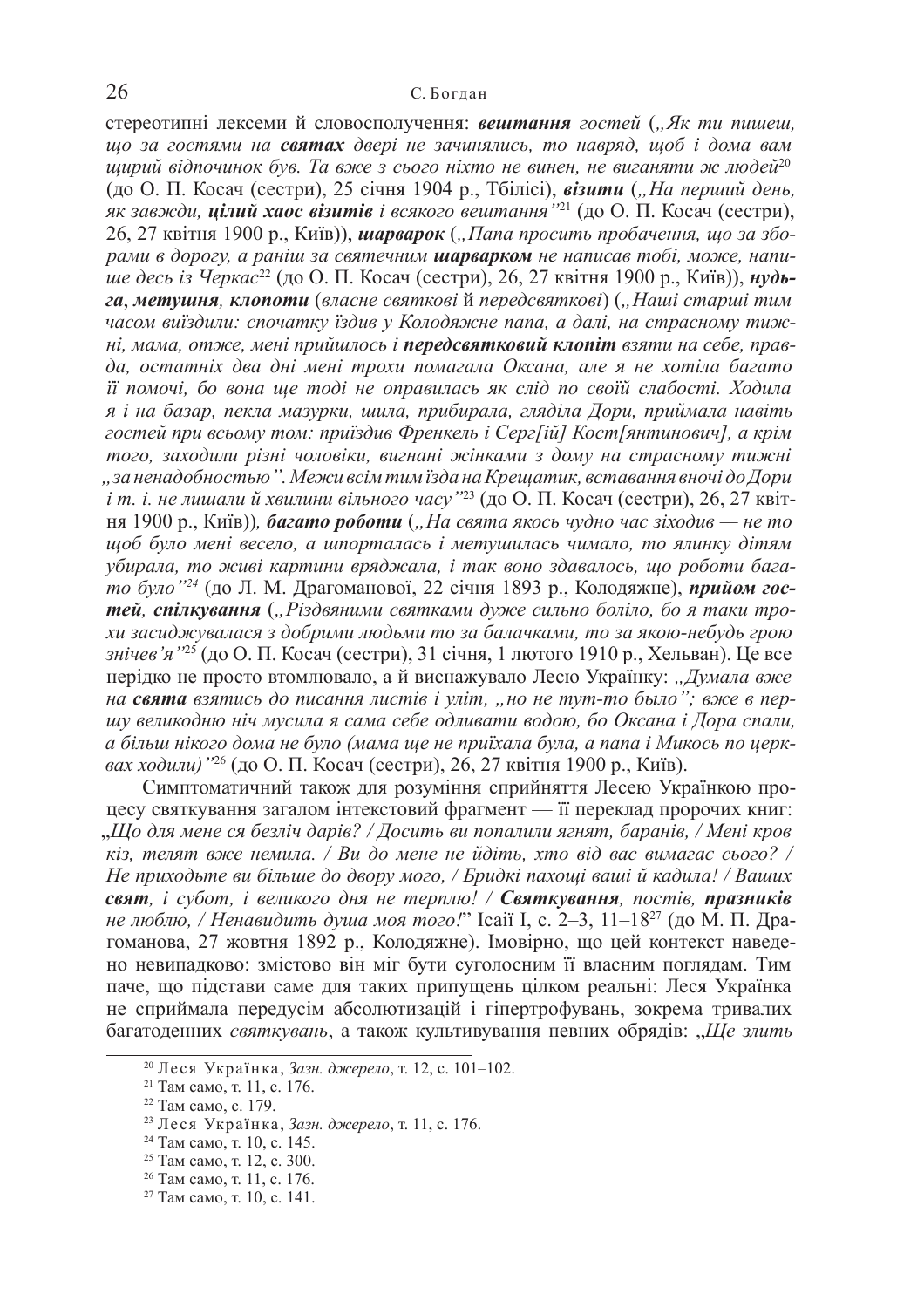$M$ ене сей культ **празникування**, все одно як культ вінчання у людей, що ніби*то не вірять в те, во ім'я чого установлені і свята, і обряди"* $^{28}$  *(до О. П. Косач* (сестри), 29 грудня 1902 р., Сан-Ремо).

Незрозумілі й чужі для неї були також почасти материнські нівелювання особистісних бажань дітей щодо святкувань: "Оксана згадує в листі до мене, **ию ти протившися сій її подорожі до Києва, але шо вона "не може не їха***ти*" (kurz und gut! (коротко *і* ясно (нім.), що хотіла, правда, остатись на пер $i$ *wi дні свят в Запрудді ради ялинки для запрудських дітей, але мама (вона*  $x^2$  *x <del>c</del> <i>z*anpyddi) ", обидилась" за такий замір, отже, "не варт сваритись iз-за пустякие", *i Оксана вже поїде празникувати в Київ.* "Історія нас учить,  $\mu$ до вона нічого не учить!.." Знов ті самі "обиди", замість нормального відно- $\mu$ ення до здоров'я і волі своєї дитини.<sup>1929</sup> (до О. П. Косач (сестри), 29 грудня 1902 р., Сан-Ремо).

Прикрим моментом святкового побуту, за неодноразовим зізнанням Лесі Українки, були також непередбачувані грошові витрати — розтрати (в її слововжитку), що спонукали до специфічних епістолярних звітів батькам: "Спаси- $\delta$ *i mobi* за гроші *і* за те, що не лаєш нас за святочну розтрату, хоч я знаю,  $\mu$ <sub>*i*</sub> *moбi се мусило бути дуже неприятно. Ти просиш написати наш "бюджет", то ось він як виходить*" (далі в листі подано детальну фінансову інформацію видатків на свято)"<sup>30</sup> (до П. А. Косача, середина січня 1894 р., Київ).

Позитивним пунктом святкувань для Лесі Українки, поза сумнівом, можна вважати можливість відвідувати театри ("Святками я собі трохи балува*лась, ходила з "своїми дітьми*" — Лілею та Тосею (син тьоті Саші в гостях *у нас тепер) — в театр тощо*"<sup>31</sup> (до О. П. Косач, 17 січня 1894 р., Київ); ,,на свята ми пішли кілька раз в театр<sup>332</sup> (до О. П. Косач (матері), 19 січня 1894 р., Київ); "**В театр, в оперу** на "Демона", "Фауста", "Євг[енія] Онє- $\chi$ *iна*" *i*,  $\pi$  $\pi$ *аяци*" **наші ходили святами чотири рази, двічі зо мною**, а двічі з Мишею, окрім того, по Новому році були ми ще на "Плодах просвещения", *та Тося з Лілею і з товаришами ходили на "Ріголетто"*<sup>33</sup> (до О. П. Косач, 23 січня 1894 p., Київ) й концерти ("На празники я нікуди не ходила, бо іше слаба, а тепер позавчора ранком справляли Шевченкові роковини, то я ходи*да*, Миша *і Ліля, і ми там читали стихи*. Давніше я ходила на два кониерти; *на перший ходили: я, мама і Миша, а на другий тільки я і мама<sup>,34</sup> (до Є. І. Дра*гоманової, 11 березня 1883 р., Київ).

Неодмінний і цілком умотивований компонент епістолярних текстів Лесі Українки — опис святкових тралицій інших народів, зокрема італійців ("Свят тут менше, ніж у нас, але зате, напр[иклад], позавчора ні з того ні з сього всіх  $po$ зпустили з 10 г[одини] рано, через те що "сьогодні гонки'""<sup>35</sup> (до І. П. Косач, 15 березня 1902 р., Сан-Ремо); "Перед св[ятим] вечором вдень грала музика  $\theta$  *cady міському, а в церквах були вряджені вертепи з діячами — теракотовими*  $\phi$ *iгурами: Madonna, San Giuseppe, — pastori etc. (Мадонна, святий Йосиф, nac*тирі і т. п. (італ.)), всі дуже італьянізовані, а збоку і в аггіеге (позаду (франи.))

<sup>&</sup>lt;sup>28</sup> Там само, т. 11, с. 376.

<sup>&</sup>lt;sup>29</sup> Там само, с. 375–376.

<sup>&</sup>lt;sup>30</sup> Леся Українка, Зазн. джерело, т. 10, с. 199.

<sup>&</sup>lt;sup>31</sup> Там само, с. 202.

<sup>&</sup>lt;sup>32</sup> Там само, с. 204.

<sup>&</sup>lt;sup>33</sup> Там само, с. 206.

<sup>&</sup>lt;sup>34</sup> Там само, с. 13.

<sup>&</sup>lt;sup>35</sup> Там само, т. 11, с. 333.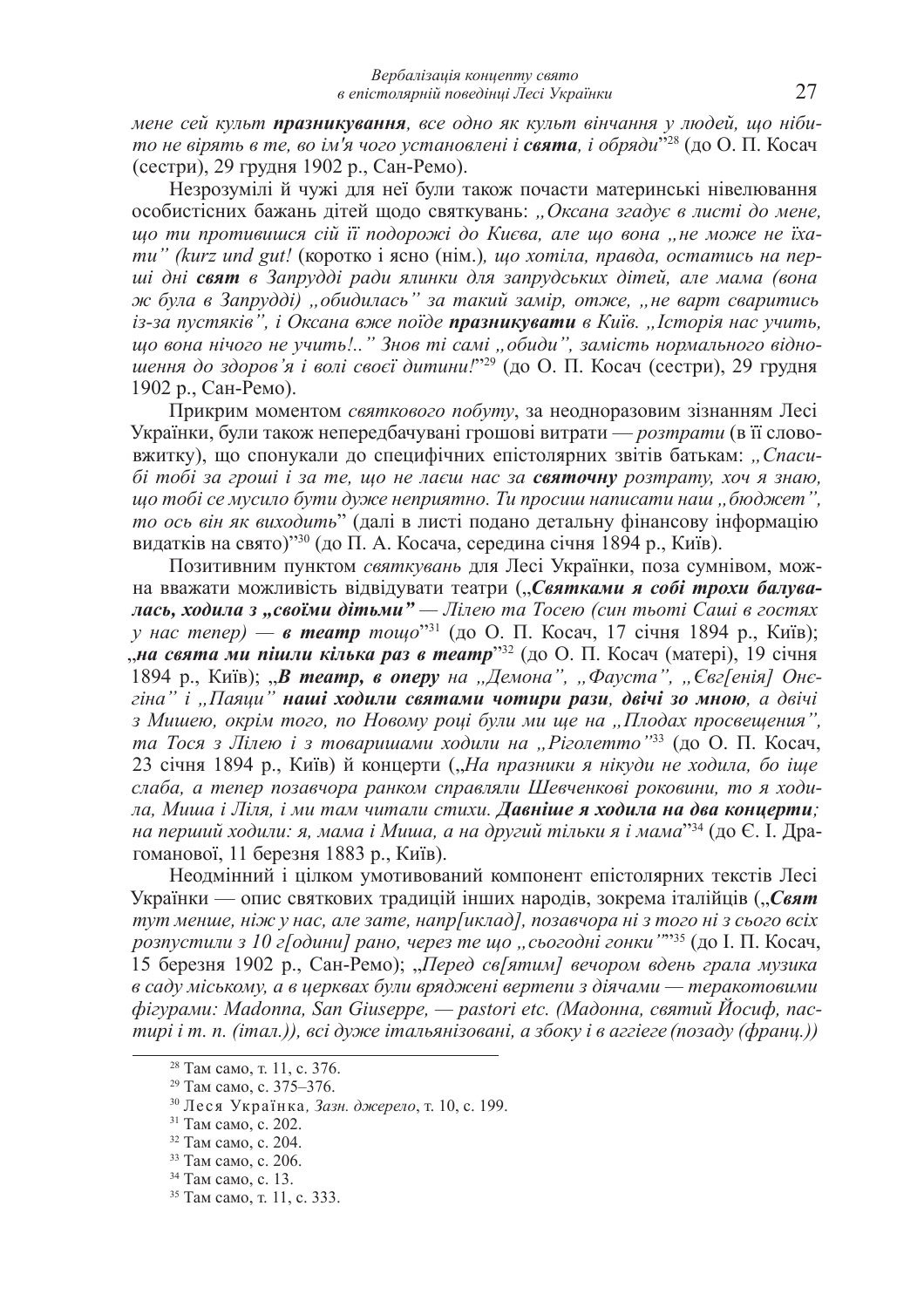$c$ *чені вже й просто італьянські типи дівчат з мандолінами і т. і. Я бачила* те вдень приготоване для вечірньої відправи (тільки Gesu bambino (маленько- $20$  *cyca* (*iman.*)) ще не було), а ввечері не бачила, було холодно і дощ накрапав, так що не можна було виходити мені. Цілий вечір по вулицях їздили оркестри *ɜɫɹɤɨʀ ɦɭɡɢɤɢ, ɜɢɬɢɧɚɥɢ ɞɭɠɟ ɜɟɫɟɥɿ ɦɚɪɲɿ ɿ ɫɥɨɧɹɥɢɫɶ ɩɟɪɟɞ ɛɿɥɶɲɢɦɢ ɜɿɥɥɚɦɢ для серенад*<sup>336</sup> (до О. П. Косач (матері), 28 грудня 1901 р., Сан-Ремо). У листах знаходимо детальні фіксації кулінарних Різдвяних традицій. Найдужче її вразила зокрема "квіткова" різдвяна традиція італійців: "Оце ж тут вже й різд- $\boldsymbol{\delta}$  *ыннуло... От який тут святий вечір і коляди. Замість куті був якийсь осо-* $6\pi$ ивий пудинг (либонь, теж обрядовий), обложений букетами фіалок. Друго- $20$  дня (1-й день Різдва) квіток було у нас сила! Всі fournisseurs (постачальни $ku$  (франц.)) понаносили квіток при своїх продуктах. Тут же все присилають з базару самі продавці, а кухарка тільки ходить вибирати, так ото й прислали м'ясо з трояндами, молоко з геліотропом і т. д. Навіть хлопець-візник, що слу $x$ сить у Садовських, приніс своїй господині величезного букета per buone feste *Natalizie* (на добре різдвяне свято (італ.)), а кухарка прибори за столом квітками убрала. Кажуть, таке саме має бути й на Новий рік. Квіток тут взагалі не жалують, бо на їх тут "не голодні". Навіть на бульварах нікому не боро*ɧɹɬɶ ɡɪɢɜɚɬɢ ɪɨɠɿ, ɫɤɿɥɶɤɢ ɯɬɨ ɯɨɱɟ, ɛɨ ɡ ɬɢɯ ɪɨɠ ɬɭɬ ɠɢɜɨɩɥɨɬɢ ɪɨɛɥɹɬɶ і вони цвітуть цілий рік* "<sup>37</sup> (до О. П. Косач (матері), 28 грудня 1901 р., Сан-Ремо). Під впливом цієї традиції вона надіслала "пуделко живих квіток" рідним (батькам, сестрі Ользій Раді) з Італії: "Я вам усім (родині) посилаю завтра поздоровлення новорічне на італьянський лад: пуделечко живих квіток. Як при- $\mu$ есуть повістку, то не гайтесь отримати з пошти, щоб квітки не пов'яли,  $a$  *cкоріш*, *шо принесуть посилку одразу додому*, бо то посилається експресом, *на правах "заказного лист*"<sup>38</sup> (до П. А. Косача і О. П. Косач (матері), 7 січня 1903 р., Сан-Ремо). Але вся ця екзотика не могла замінити їй свято в родинному колі (потреба в якому активізувалася з роками, перебуваючи найчастіше в свята поза родиною), про що вона з зачаєною (імпліцитно актуалізованою) тугою повідомляє мамі на завершення ґрунтовного опису цих традицій: "Як то там *у* вас Різдво буде? Либонь, з снігом-морозом і без квіток. А все ж воліла  $\tilde{\theta}$  **я бути на Різдво в Києві<sup>2,39</sup> (до О. П. Косач (матері), 28 грудня 1901 р., Сан-**Ремо). І це, зауважмо, незважаючи на неодноразові зізнання про втомливість свят. Як ніхто інший із родини, Леся Українка знала ціну святкового родинното мікрокосмосу, влаючись до своєрідного прийому літоти в одному з листів ɞɨ ɫɟɫɬɪɢ Ɉɥɶɝɢ,: *"***...** *ɹ ɬɪɨɯɢ ɡɧɚɸ, ɳɨ ɬɨ ɬɚɤɟ — ɫɜɹɬɚ ɧɚ ɱɭɠɢɧɿ ɚɛɨ ɦɿɠ чужими людьми* "<sup>40</sup> (до О. П. Косач (сестри), 26, 27 квітня 1900 р., Київ).

У листі до сестри Ольги 13 березня 1900 року з Тарту вона описує особливості Дня покути в лютеран: "Сьогодні велике лютеранське свято Bussetag  $i$  в церкві лютер[анській] буде великий релігіозний концерт на органі з акомпа*нементом оркестру, гратимуть Баха, Генделя <i>і т. і., я такого не чула ше і взаɝɚɥɿ ɞɭɠɟ ɥɸɛɥɸ ɨɪɝɚɧ, ɨɬɠɟ, ɯɨɱɟɬɶɫɹ ɩɨɫɥɭɯɚɬɢ*" 41 .

Зацікавленість специфікою зимових святкувань у Болгарії засвідчує лист до Михайла Драгоманова від 5 січня 1890 року з Колодяжного: "Однак годі вже

<sup>&</sup>lt;sup>36</sup> Там само, с. 299.

<sup>37</sup> Там само, с. 299.

<sup>38</sup> Леся Українка, Зазн. джерело, т. 12, с. 9.

<sup>&</sup>lt;sup>39</sup> Там само, т. 11, с. 299.

<sup>&</sup>lt;sup>40</sup> Там само, с. 179.

<sup>&</sup>lt;sup>41</sup> Там само, с. 169.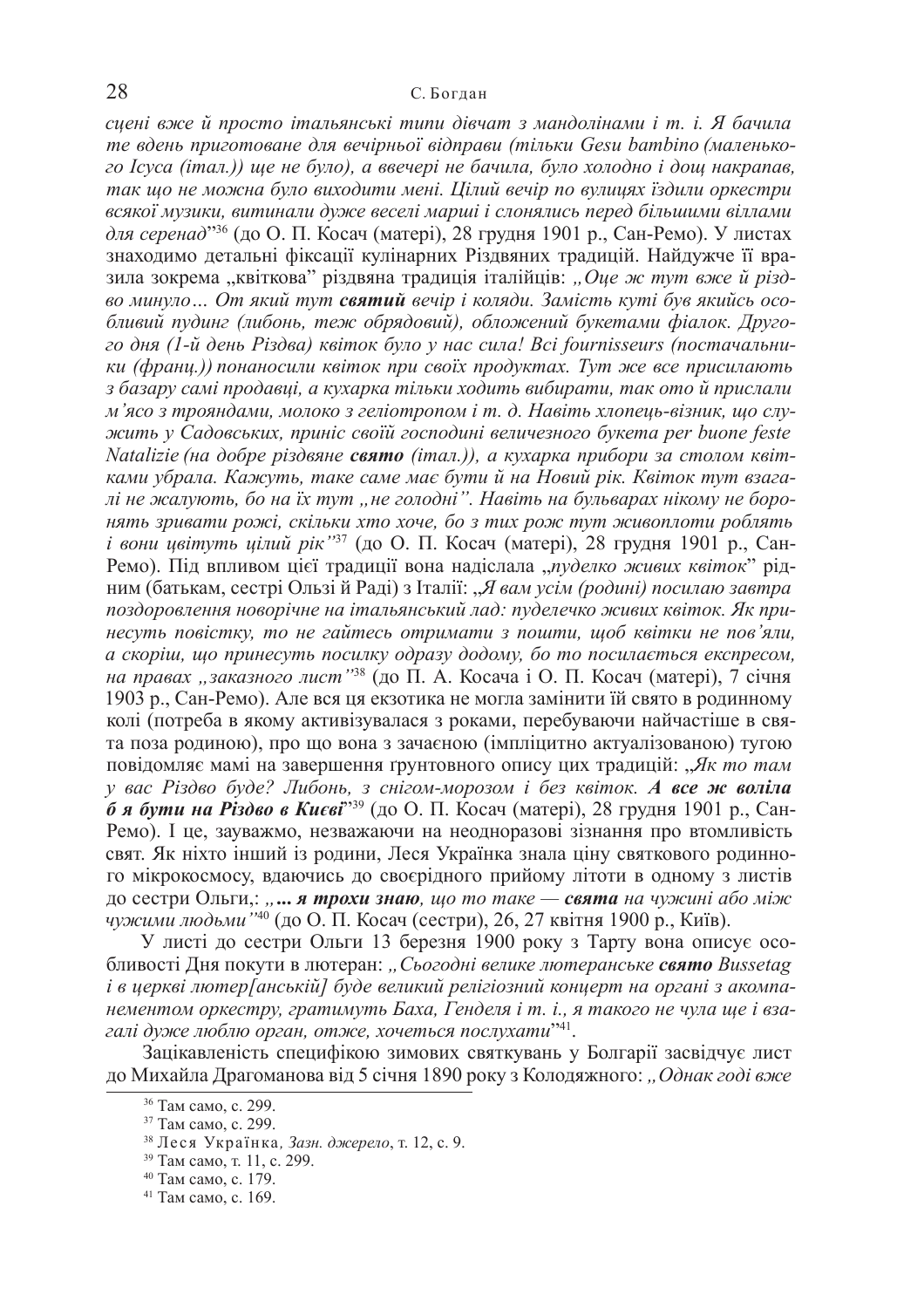$M$ ені просторікувати — задля святого вечора варто б вже й перу пільгу дати.  $X$ ow тільки де про що Вас запитати: чи співають у Болгарії колядки і чи похо- $\pi$ сі вони на українські? Як там люди обходять Різдво?''<sup>42</sup>.

Особливо незатишно почувалася вона в святкові дні на чужині. Варто лишень нагадати рядки її листа з Ялти до сестри Ольги в Різдвяні дні 1908 року:  $\Box$ *<i>∏робач, шо у мене прокинувся досить гіркий і зовсім уже не празниковий тон,*  $a$ ле я не почуваю ніякого **свята** і не можу вмовити себе, що воно  $\epsilon$  — wo?.. ''<sup>43</sup> (до О. П. Косач (сестри), 7 січня 1908 р., Ялта).

Перебуваючи в розлуці з родиною, розраду в свята приносили також листи й, що цілком закономірно, позитивна інформація в них, порівн.: "Напиши мені,  $x^{\text{max}}$  *Maмочко моя, лагідніший лист* — я бачу, що ти ще сердишся на мене, — а то  $\bm{m}$ ені свята будуть втроє сумніші, коли я не матиму доброго слова від тебе '' $^{44}$ (до О. П. Косач, 30 грудня 1893 р., Київ). Власне тому вона неодноразово спонукала братів і сестер до активного спілкування: "Прошу писати мені на свята  $i$  других до того заохочувать, бо хоч я *i* не дуже буду скучать, "тем не менее, *однако же, все-таки...* "<sup>45</sup> (до О. П. Косач (сестри), 27 грудня 1897 р., Ялта).

Нерідко, однак, *свято* додавало їй лише втоми й апатії ( "Я лінувалась цілі  $c$ вята *i* сливе нічого не робила, чогось було апатія найшла, може, через дощ  $\mu$ евсипущий, що вже з тиждень ллє. Тепер знов status quo вернувся, і я вже  $\tilde{o}$ ільш не писатиму одного листа по два дні ''<sup>46</sup> (до М. І. Павлика, 19 квітня 1895 p., Софія); "Любії мої! Все збираюся написати довгого листа і все ніяк не зберу- $\overline{c}$ я, почасти через всякі дрібні околочності, а більше через ліноші (треба б було *хоч сим відсвяткувати Великдень<sup>47</sup>* (до родини Косачів, 12 травня 1907р., Ялта) й вносило певну аритмію в робочий темп ("...на свята і зовсім нічого не мож- $\hat{H}$ а було робити, спочатку катастрофа з папою (вивихнув було собі руку й два тижні пробув у пов'язиі), а потім візити безконечні, приїзд Миші і т. п. вибиди мене з колії; насилу прийшло життя в нормальний стан, як тут знов Люди- $\mu$ е весілля, мамине нездоров'я, походи на Хрещатик знов перекинули все догори дном<sup>1148</sup> (до Л. М. Драгоманової, 10 лютого 1896 р., Київ). Очевидно, саме через ці причини з ініціативи Лесі Українки іноді вносилися корективи в перебіг святкування: "Сього року я теж мало свят бачила, бо ми з знайомою "з принци-*" <i>ckopomunu ad minimum 6cio npaзникову процедуру, а наші знайомі теж* "з принципу" не бігали до нас з празниковими візитами. І вийшло прекрасно" $^{^{249}}$ (до О. П. Косач (сестри), 22 квітня 1904 р., Тбілісі). Прагненням позбутися небажаного емоційного стану 'скуки' й 'нулоти', органічно поєлнаних, на її переконання", зі *святом* був мотивований зокрема й "проект" подорожі на Різдвяні свята 1898 року в Одесу до приятельки Маргарити Комарової. Саме в листах цього передсвяткового періоду, зокрема до матері 25, 26 грудня з Ялти, вона висловлює своє ставлення до свят загалом: "Поїхати, скажу правду, я хотіла  $6$ — перспектива страшенної нудоти в Ялті на свята лякає не тільки мене, але  $H$ авіть моїх немногих знайомих за мене, їм, бачиш ти, "вчуже" сумно. Та все це  $3a$ лежить від погоди, від стану здоров'я і т. п. причин. **Я не придаю великого** 

<sup>&</sup>lt;sup>42</sup> Там само, т. 10, с. 46.

<sup>&</sup>lt;sup>43</sup> Там само, т. 12, с. 222.

<sup>&</sup>lt;sup>44</sup> Там само, т. 10, с. 197.

<sup>&</sup>lt;sup>45</sup> Там само, с. 419.

<sup>&</sup>lt;sup>46</sup> Там само, с. 298.

<sup>&</sup>lt;sup>47</sup> Леся Українка, Зазн. джерело, т. 12, с. 209.

<sup>&</sup>lt;sup>48</sup> Там само, т. 10, с. 335–336.

<sup>&</sup>lt;sup>49</sup> Там само, т. 12, с. 105.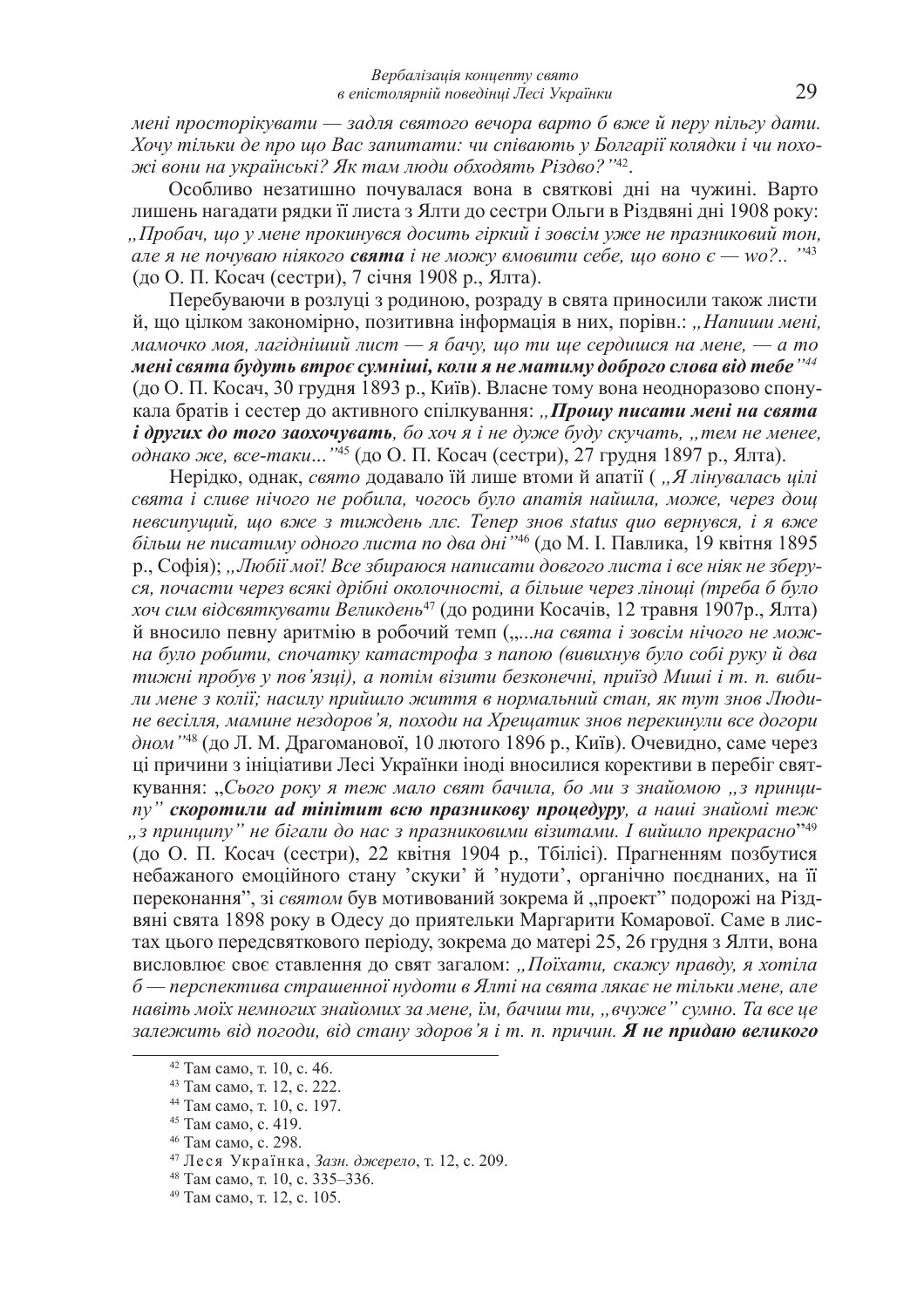значення "святам", але давно замітила, що під час них буває ще скучніше,  $\vec{H}$ *Hist в будні (себто коли взагалі не нудно), бо роботи стає менше, а вид людей*  $\boldsymbol{\delta}$  **празниковому настрої наводить не то сум, не то заздрощі**. Врешті, невва- $\,$ жаючи на се, може, й тут прийдеться просвяткувати $^{''50}$  (до О. П. Косач (матері), 25, 26 грудня 1897 р., Ялта). Щоправда, через день, пишучи листа сестрі Ользі, Леся Українка визнала такий емоційний стан "хвильовим", а його словесне потрактування — "малодушієм": "Щодо тої "перспективи страшен- $\mu$ юї нудоти на свята і пролетаріатської самотині", про яку я писала мамі  $\boldsymbol{\beta}$  *остатньому листі, то все це я, "по здравому размышлению" на дозвіллі ɜɜɚɠɚɸ ɡɚ ɦɚɥɨɞɭɲɿɟ, ɩɪɨ ɹɤɟ ɿ ɡɝɚɞɭɜɚɬɢ ɫɨɪɨɦ, ɿ ɩɪɨɲɭ ɞɢɜɢɬɢɫɶ ɧɚ ɧɶɨɝɨ,*  як на хвильовий настрій, не вартий серйозної уваги ''<sup>51</sup> (до О. П. Косач (сестри), 27 грудня 1897 p., Ялта). Більше того, вона вважала, що від самої людини значною мірою має залежати її настрій: "Скучати чи не скучати се в великій мірі залежить від волі самої людини, і коли вона дуже дає собі в сьому волю, то, зна*ɱɢɬɶ, ɫɚɦɚ ɣ ɜɢɧɧɚ, ɤɨɥɢ ʀɣ ɩɨɝɚɧɨ"*.

Водночас Леся Українка не заперечувала, що позитивний вектор свята визначається також певними соціальними передумовами. Серед найбажаніших вона здебільшого називала приїзд у гості когось із родини, якщо доводилося зустрічати свято поза рідною оселею. Варто лишень згадати гостювання сестер на Великдень 1898 року ("Міцно, міцно цілую тебе. Спасибі і тобі, і папі, що **ради мене пустили з дому на свята моїх гусів ...** "<sup>52</sup> (до О. П. Косач (матері), 11 квітня 1898 р., Ялта); "Ще раз дякую тобі і папі, що пустили гусів до мене, **а то не було б мені свято святом**"<sup>53</sup> (до О. П. Косач (матері), 22 квітня 1898 р., Ялта), а також очікування маминого приїзду на Різдво в Ялту 1998 року). Водночас варто зауважити, що такі бажані для неї візити вона за жодних умов не хотіла приймати як "жертву" родини в ім'я її благополуччя: "Я боюсь, що  $Mana$  через те хоче спішити з виїздом до мене, щоб утримати мене від сеї прикрої для неї подорожі, але скажи їй, що втримувать мене не треба, я сама  $\mu$ е поїду. Звичайно, я була б несказанно рада побачити маму на свята, але ж **я не хочу i не маю права вимагати жертв**, отже, не раджу їй їхать через *ті самі причини, через які сама не поїду в Одесу*<sup>154</sup> (до О. П. Косач (сестри), 27 грудня 1897 р., Ялта).

Очевидно, через особливу вимогливість до себе Леся Українка неодноразово акцентувала увагу в листах до родини на брак поздоровного таланту й відɩɨɜɿɞɧɨɝɨ ɫɬɢɥɸ: *"Ɉɞɤɪɢɬɨɤ ɠɟ ɬɢɦ ɱɚɫɨɦ ɧɿɤɨɦɭ ɧɟ ɩɨɫɥɚɥɚ, ɛɨ ɧɟ ɡɿɛɪɚɥɚɫɶ*  $\alpha$ ибрати *i купити якихось порядних раніше своєї простуди, а це вже завтра ɜɢɣɞɭ ɧɚ ɦɿɫɬɨ, ɬɨ ɤɭɩɥɸ. ɉɪɨɲɭ Ɇɢɤɨɫɹ ɿ Ⱦɨɪɭ ɜɢɛɚɱɢɬɢ ɦɟɧɿ ɡɚ ɧɟʉɪɟɱ-* $\ddot{H}$ *icmь. Та то відомо, що я і ніколи не тямила "поздоровного" стилю, а сей рік i надто...*"<sup>55</sup> (до О. П. Косач (сестри), 25 січня 1904 p., Тбілісі). Мабуть, саме такі пресупозитивні передумови формували очевидну аскетичність і лаконічність її побажальних текстів, напр.: "... а тим часом з Новим роком, бо він уже *тут єсть*<sup>156</sup> (до сестри Ольги, 2 січня 1902 року, Сан-Ремо). Не менш важливим чинником можна вважати також той факт, що вона не вірила, за її зізнанням,

<sup>&</sup>lt;sup>50</sup> Там само, т. 10, с. 415.

<sup>&</sup>lt;sup>51</sup> Там само, с. 418.

<sup>&</sup>lt;sup>52</sup> Там само, т. 11, с. 40.

<sup>&</sup>lt;sup>53</sup> Там само, с. 44.

<sup>54</sup> Леся Українка, Зазн. джерело, т. 10, с. 418.

<sup>&</sup>lt;sup>55</sup> Там само, т. 12, с. 101.

<sup>&</sup>lt;sup>56</sup> Там само, т. 11, с. 305.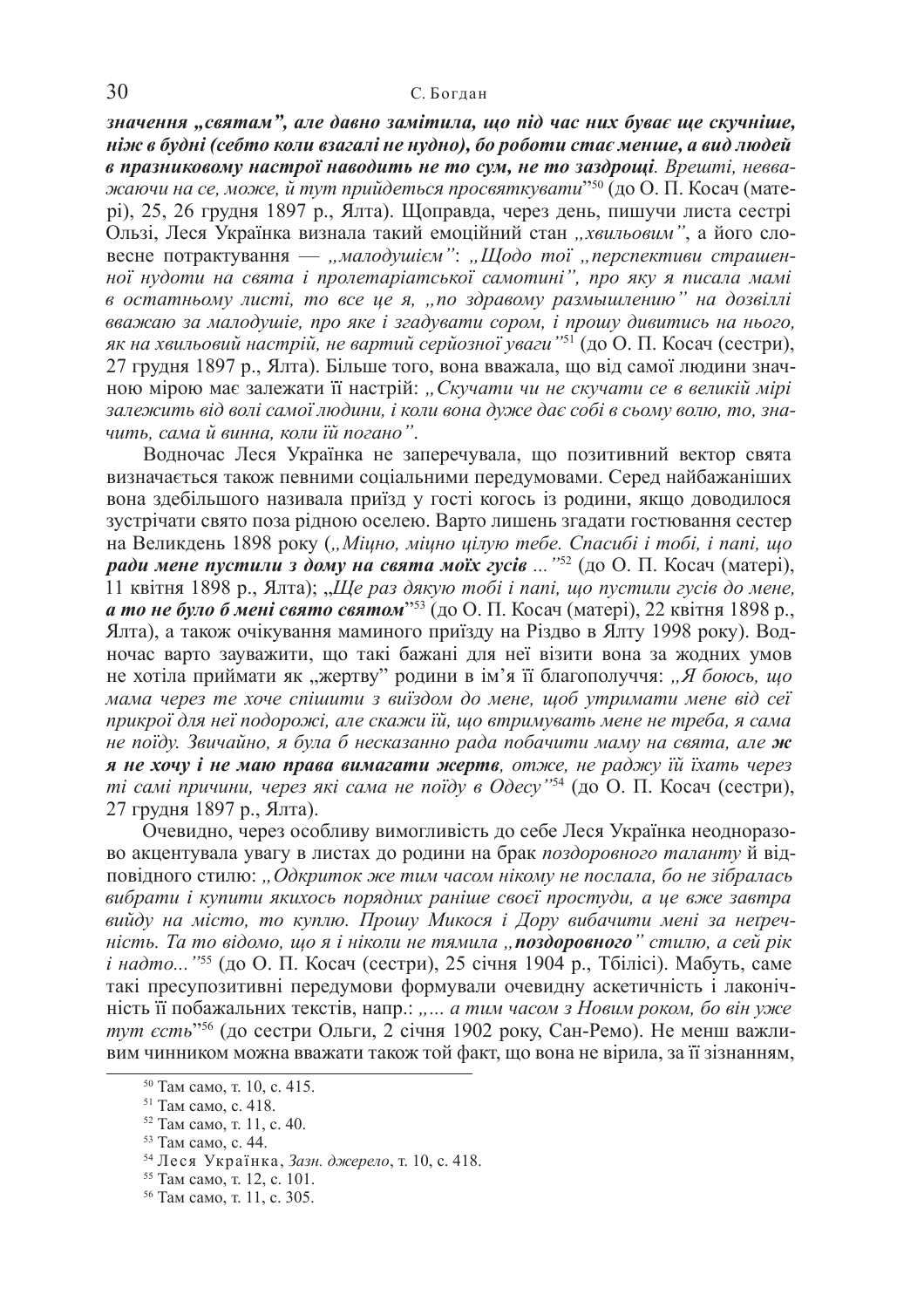у силу побажань, передусім новорічних: очевидно, з огляду на потенційні звукові асоціації рік — року (тобто, фатуму) ("Дорогий пане товаришу, коли Ви  $\partial$ озволяєте так себе назвати, то я з охотою готова. Слова "з Новим роком" по якійсь давній, привичній асоціації ідей наводять на мене смуток... Тому  $\alpha$  прошу у Вас дозволу не казати їх тепер Вам, — не тим, що я не хочу Вас  $n_{03}$ доровити, а тим, шо не дається мені той стиль, та й... не дуже я вірю *в силу новорічних бажань* "<sup>57</sup> (до І. Я. Франка, 13, 14 січня 1903 р., Сан-Ремо). Ще більшою мірою вона упереджено ставилася до побажальних слів, якщо вони стосувалися неї самої: "Поздоровляю тебе і Михалів з святками і Новим роком, *чей же, той новий буде для вас милостивіший від старого. А от для мене, видно, всі роки однакові...*"<sup>58</sup> (до О. П. Косач (сестри), 10 січня 1908 р., Ялта).

Приємний виняток із несприйняття побажального дискурсу, адресованого їй, Леся Українка, як свідчать листи, робила лише для сестри Ольги ("Але  $m$ обі, Лілеєнько, спасибі за поздоровлення і бажання, ти ж "Mascotte" (таліс*ɦɚɧ, ɚɦɭɥɟɬ (ɮɪɚɧɰ.)), ɿ ɬɜɨʀ ɫɥɨɜɚ, ɩɟɜɧɟ, ɧɟ ɝɢɧɭɬɶ ɦɚɪɧɨ ɜ "ɤɧɢɡɿ ɞɨɥɿ"*" 59 (до О. П. Косач (сестри), 25 січня 1904 р., Тбілісі)) й родини Драгоманових ( "Пишу обом разом, бо я тепер на писання не бистра, та й листи ваші прийшли мало не в один час. Спасибі за поздоровлення і всі любі слова, може  $\pmb{\delta}$ ути, факти покажуть, що вони не даремні<sup>760</sup> (до Л. М. Драгоманової та Л. М. Драгоманової-Шишманової, 25 лютого 1899 р., Берлін).

Хоч для інших вона намагалася систематично надсилати святкові вітання. I навіть іноді ображалася через незнання про відзначення ювілеїв дорогих її серцю людей і неможливість привітати їх вчасно: "Шкода мені, мамочко, що я не знала, на коли був назначений ювілей Миколи Віталійовича (Лисенка. — С. Б.), все ж таки хоч телеграму прислала б! Уже ж коли якась пані Грушець $k$ а од своєї тільки одної особи одважилась урочистий привіт послати, то  $i$  я могла б від себе голос подати на всеукраїнському святі! А то ж тут і біль*ие українців є — Квітка з охотою зібрав би їх підписи, можна було б і якусь*  $a$ дресу зладити. Я навіть, здається, питала якось у тебе, коли той ювілей буде,  $ma$  *xoч би*  $\ddot{u}$  *не питала, то все ж комітет, де були приязні і рідні люди, міг* **би про мене згадати... Та що вже тепер! Передай Миколі Віталійовичу хоч**  $m$ епер мій запізнений привіт і скажи, шо я дуже жалую про те, шо не могла *ні своєю особою, ні хоч би підписом взяти участі в його святі ''* $^{\rm 61}$  (до О. П. Косач (матері), 18 січня 1904 p., Тбілісі). І мабуть, як ніхто інший вона вміла тішитися пошануванням різних урочистих лат у житті її друзів, родичів, а особливо якщо такі заходи мали рівень, достойний постаті ювілянта. Варто процитувати лишень її міркування щодо ювілейних заходів із нагоди відзначення ювілею Михайла Драгоманова: "З нетерпеливістю чекаю другої половини "Н[ароду]",  $\partial e$  будуть наші адреси. Дядько був надзвичайно зворушений, читаючи про ювідейну справу. Та справді не міг він не бачити, що його ювілей був чимось іншим  $\partial_{\mathcal{A}}$ я нас усіх, ніж звичайні ювілеї з ґречними промовами. Се справді було свя**то свідомої себе України**. Шкода тільки, що завчасу не сповістили європей $c$ *ьких вчених, товаришів дядька, їх привіти були б приємні для дядька і корисні*  $\partial$ ля справи. Тут  $\epsilon$  *i* моя вина, що не догадалась та не дорадила кому слід, *ну, що вже — мудрий лях по шкоді ''*62 (до М. І. Павлика, 23 лютого 1895 р., Софія).

 $57$  Там само, т. 12, с. 11–12.

<sup>&</sup>lt;sup>58</sup> Там само, с. 222.

 $59$  Там само, с. 101–102.

<sup>&</sup>lt;sup>60</sup> Там само, с. 94.

<sup>61</sup> Леся Українка, Зазн. джерело, т. 12, с. 97.

<sup>&</sup>lt;sup>62</sup> Там само, т. 10, с. 281–282.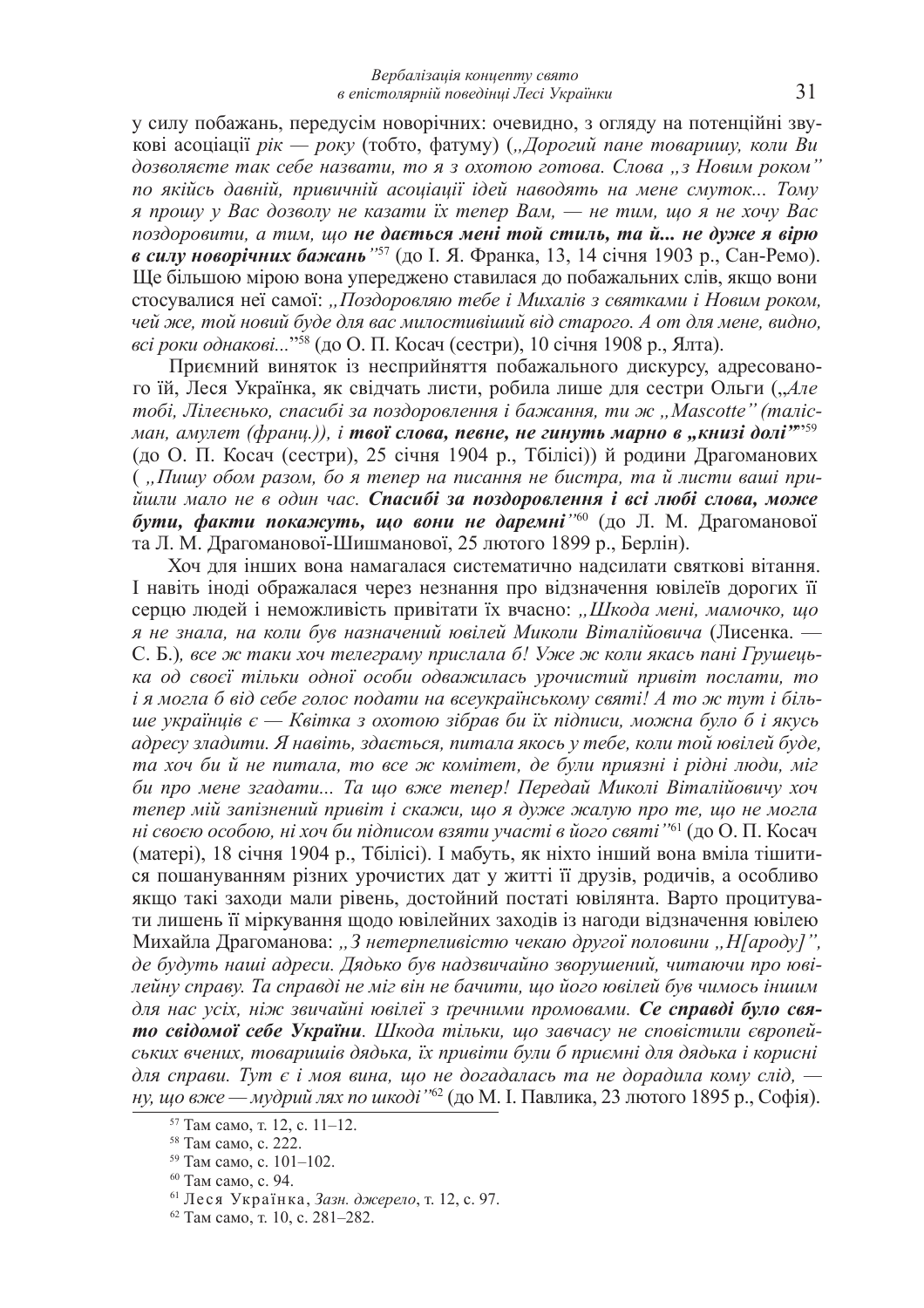У дні народження та іменин членів Косачівської та Драгоманівської родин Леся Українка надсилала здебільшого дуже лаконічні вітання на зразок: "Люба  $J$ lілея, я не поздоровила тебе з іменинами, бо різні стилі календарні збили з тол*ку. Прийми се поздоровлення*"<sup>63</sup> (до О. П. Косач (сестри), 11 червня 1902 р., Катанья). Створюється враження, що така нейтральна тональність привітань мотивована все тим же зневір'ям щодо можливості їх здійснення, а почасти й пересторогами мимохіть сказати щось не до ладу і не навмисне зашкодити адресатоъі ("Милая Лілея! / Поздоровляю тебе з твоїми роковинами, а бажання ти вже *cама собі придумаєш, бо я "заздрих" боюся*" (до О. П. Косач (сестри), 6 червня 1900 р.. Гадяч), порівн. також: "Тебе міцно-міцно цілую, а серйозно бажати **чого-небудь боюсь** <sup>164</sup> (до О. П. Косач (сестри), 18 січня 1898 р., Ялта). Почасти, вдаючись до узагальнених і стереотипних побажань, Леся Українка навіть спонукала адресатів наповнити побажальний контекст самим: "Любі мої мамочко  $i$  Ліля. / Пишу вам обом разом, думаючи, що ви вже обидві в Гадячі. Мій лист  $M$ үсить прийти якраз на ваші іменини, отже, вкупі з ним прийміть мої поздо $po$ *влення і бажання всього найкращого*, **а яке воно, власне, оте "найкраще",** *се вже віддаю на вашу волю***<sup>265</sup>** (до О. П. Косач (матері) і О. П. Косач (сестри), 18 липня 1897 р., Ялти) (11 липня (ст. ст.) за церковним календарем день пам'яті київської княгині Ольги).

Відсутність віри в здійснення побажань, очевидно, стала однією з передумов того, що вона нерідко забувала про дати народжень та іменин рідних і вітала їх вже опісля (порівн.: "Нехай Рада не сердиться, що я її не поздоро- $\varepsilon$ ила з іменинами, я скажу вже просто: "Ах, матушечки, и позабыла!" Все *одно я її і так поздоровляю, без іменин*"<sup>66</sup> (до Л. М. Драгоманової-Шишманової, 2 жовтня 1896 р., Колодяжне) (з днем пам'яті Аріадни, що відзначається 1 жовт-<u>ня); "Тільки що отримала вашого листа — таки на перший день свят! Виба-</u> *чай, папа, що я тебе на іменини не поздоровила, се через те, що тут якось не*  $M$ <sub>*M*</sub> $O$ *XHa nam*<sup>2</sup> *M*<sub> $I$ </sub> *dal Huu 3a Bxcdu, RKe число старого стилю приходиться на [да]ний*  $\partial$ ень, та ще за 5 днів наперед. Так все одно я тебе тепер поздоровляю тричі і з іменинами, і з Різдвом, та вже й з Новим роком, що тут уже на цілий тиждень постаршав<sup>167</sup> (до О. П. Косач (матері) і П. А. Косача, 7 січня 1903 р., Сан-Ремо). Відсутність вітань родині й друзям Леся Українка мотивувала іноді об'єктивними передумовами: зокрема незнанням знаходження адресатів: "Коли *ɠ ȼɢ ɱɢ ɯɬɨ ɡ ɧɚɲɢɯ ɡɚ ɳɨɫɶ ɧɚɦɟɧɟ ɪɨɡɫɟɪɞɢɥɢɫɶ, ɬɨ ɜɫɟ-ɬɚɤɢ ɧɟ ɫɟɪɞɶɬɟɫɶ ɚɠ*  $\partial$ *о* мовчання — адже можна і таке почуття виражати словами, хоч би  $\ddot{u}$  не дуже лагідними. Прошу краще лаятись, ніж мовчати, хоча не почуваю за собою нічого лайки гідного. Хіба що не поздоровила Лілю й маму 11/VII, але  $x^2 + 3$   $x^3 + 24$   $x^2 + 3$   $x^3 + 24$   $x^2 + 3$   $x^2 + 24$   $x^3 + 24$   $x^2 + 24$   $x^2 + 24$   $x^2 + 24$   $x^2 + 24$   $x^2 + 24$   $x^2 + 24$   $x^2 + 24$   $x^2 + 24$   $x^2 + 24$   $x^2 + 24$   $x^2 + 24$   $x^2 + 24$   $x^2 + 24$   $x^2 + 24$   $x^2 + 24$   $x$ *листа!*"<sup>68</sup> (до М. В. Кривинюка, 6 серпня 1910 р., Телаві).

Симптоматичний для характеристики такої поведінкової риси віддалений ретроспективний коментар самої адресантки в листі до матері 3 січня 1910 року з Хельвана: "От сьогодні 21/*XII* — день іменин папи... Як часто я забувала сей день при житті папи, а тепер з яким тяжким жалем я згадада його!.. Справді, чому я так байдужа до всяких свят тоді, коли вони могли б

<sup>&</sup>lt;sup>63</sup> Там само, т. 11, с. 360.

<sup>&</sup>lt;sup>64</sup> Там само, с. 10.

<sup>&</sup>lt;sup>65</sup> Там само, с. 374.

<sup>&</sup>lt;sup>66</sup> Там само, с. 356.

<sup>67</sup> Леся Українка, Зазн. джерело, т. 12, с. 9.

<sup>&</sup>lt;sup>68</sup> Там само, с. 315–316.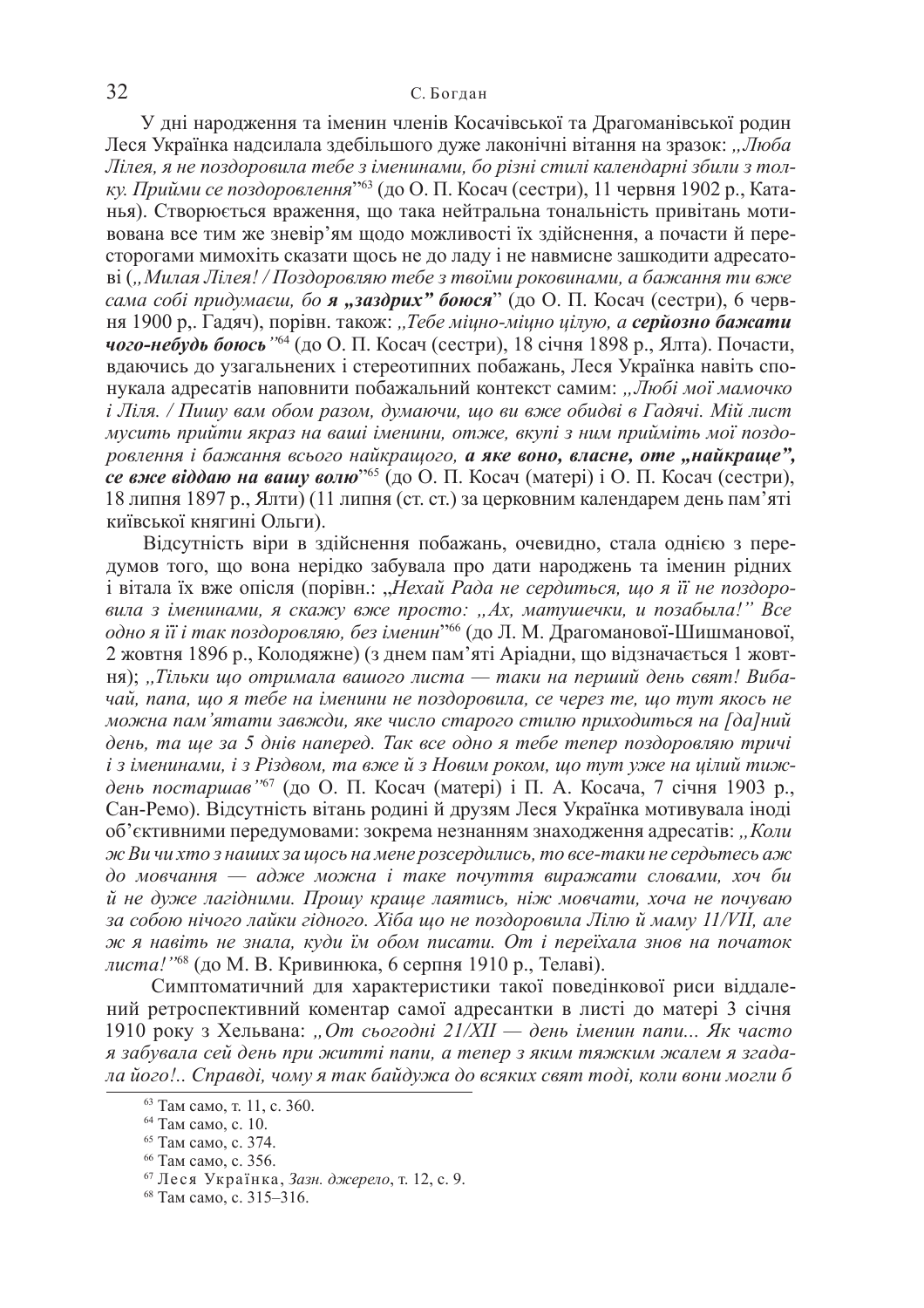$\delta$ ати якусь радість, і чому я все святкую їх тугою?.. "<sup>69</sup> (до О. П. Косач (матері), 3 січня 1910 р., Хельван).

Про власне благовістя — день народження (Леся Українка називає цей день *iменинами* й днем роковин, а в дитячому листi, пишучи про день народження сестри Ольги, називає його рождение) вона згадує кілька раз. Перший раз  $i$ з заувагою про те, що рідні забули (!) про нього ("Милая Лілея! / Спасибі за поздоровлення. Я сього року свої іменини дуже тихо справляла, краще сказати, ніяк. Всі про них забули, окрім дядини і Ради; вони мені подарували порт*pem Гейне, се було tres a propos (дуже до речі (фр.))*<sup>170</sup> (до О. П. Косач (сестри), 10, 13 квітня 1900 р., Київ), іншого разу — з нагоди свого 31-річчя ("Чудний  $ce$  лист, правда? Се, може, того, що сьогодні "урочистий" день моїх роко*ɜɢɧ. ɋɶɨɝɨɞɧɿ ɹ ɫɤɿɧɱɢɥɚ 31 ɪɿɤ. ɋɟɣ ɞɟɧɶ ɡɚɜɠɞɢ ɹɤɨɫɶ ɧɟɩɪɢɽɦɧɢɣ, ɛɨ ɦɢɦɨɜɨ-* $\overline{I}$ *и* оглядаюсь назад, "на путь минулу" *i...* зрештою, не варт розводитись на сю *тему, бо все одно не поможе"*71 (до О. Ю. Кобилянської, 26 лютого 1902 р. Сан-Ремо) і втретє — описуючи свої відчуття щодо "поважної" дати — 42-ої річниці, що попри все не навіювало на неї виразно песимістичного настрою ("Мені дуже мило було одержати привітання від тебе і від Левенятка, і се мені під- $\alpha$ *konодило трохи враження від моїх 42-х роковин, що самі по собі не могли бути*  $\partial$ уже приємними, бо се вже шифра така, шо показує не до Петра, а до Різдва.  $H$ у, та нічого, коли минув час петрівчаних пісень, то ще, як дасть біг, поколяду*ємо трохи людям, поки сила* "<sup>72</sup> (до Г. М. Комарової, З березня 1913 р. Хельван).

Найчастотніші вітання з нагоди Різдва й Нового року нерідко обмежувалися в листах стереотипними вітаннями "Святий вечір" і побажанням "Святкуй $me$  здорові" ("Ну, бувай здорова, люба мамочко! Тут у нас уже попідвіконню **колядують, тож можна вже сказати: "Святий вечір, добрий вечір".** Всім, *хто з тобою тепер, моє вітання*<sup>73</sup> (до О. П. Косач (матері), 2 січня 1912 р., Цулукідзе); "До речі, либонь, уже час казати: святий вечір! Святкуйте здоро*ві і мене згадайте* "<sup>74</sup> (до О. П. Косач (сестри), 27 грудня 1912 р., Хельван)") або  $\Box$ <sup>3</sup> Новим роком" ("Не знаю, коли сей лист до тебе дійде (боюся, що Д[митро] *<u><i><i>I*<sub>8</sub></del> $[alpha]$  *Ha cesma euïxae i лист лежатиме*), *але вже, певне, по Новім році*,</u>  $\mu$ *<sub>z</sub>*  $\mu$ *<sub>z</sub>*  $\mu$ *<sub>z</sub>*  $\mu$ *<sub>z</sub>*  $\mu$ *<sub>z</sub>*  $\mu$ *<sub>z</sub>*  $\mu$ *<sub>z</sub>*  $\mu$ *<sub>z</sub>*  $\mu$ *<sub>z</sub>*  $\mu$ *<sub>z</sub>*  $\mu$ *<sub>z</sub>*  $\mu$ *<sub>z</sub>*  $\mu$ *<sub>z</sub>*  $\mu$ *<sub>z</sub>*  $\mu$ *<sub>z</sub>*  $\mu$ *<sub>z</sub>*  $\mu$ *<sub>z</sub>*  $\mu$ *<sub>z</sub>*  $\mu$ *<sub>z</sub>*  $\mu$ *<sub>z</sub>*  $\mu$ *<sub>z</sub>*  $\mu$ *<sub>z</sub>*  $\mu$ *<sub>z</sub>*  $\mu$ *<sub>z</sub>*  $\mu$ *<sub>z</sub>*  $\mu$ *<sub>z</sub>*  $\mu$ *<sub>z</sub> \mu* сі). Найчастіше в новорічних вітаннях Леся Українка вдавалася до побажань щастя, послуговуючись узвичаєним виразом з Новим роком, з новим щастям: **, 3 Новим роком, з новим щастям!** / Люба Лілічко і панове громадо, бажаю *ɜɚɦ ɭɫɿɦ ɳɚɫɬɹ ɿ ɜɞɚɱɿ ɧɚ ɤɨɠɧɿɣ ɞɨɪɨɡɿ... Ʉɨɥɢ ɫɟɣ ɥɢɫɬ ɡɚɫɬɚɧɟ ɩɚɩɭ ɳɟ*  $\alpha$  *Kuєві, то передай йому моє поздоровлення з Новим роком ...* "<sup>76</sup> (до О. П. Косач (сестри), 18 січня 1898 р., Ялта).

Вітаючи з Великодніми святами, Леся Українка здебільшого послугувалася нейтральними вітальними фразами поздоровляю з (роковим днем) Великоднем і поздоровляю з роковим днем Великоднем ("Р. S. Поздоровляю з Вели**коднем** тебе, папу, Микося, Зорю і Дору. Чи не було б ласкаве молоде панство  $\mu$ аписати до мене по слову хоч для рокового дня — великодня? / Моє вітання

<sup>&</sup>lt;sup>69</sup> Там само, с. 297.

<sup>&</sup>lt;sup>70</sup> Там само, т. 11, с. 173.

<sup>&</sup>lt;sup>71</sup> Там само, с. 324.

<sup>&</sup>lt;sup>72</sup> Там само, т. 12, с. 439.

<sup>&</sup>lt;sup>73</sup> Там само, т. 12, с. 381.

 $74$  Tam camo, c. 424.

<sup>&</sup>lt;sup>75</sup> Там само, с. 329.

<sup>76</sup> Леся Українка, Зазн. джерело, т. 11, с. 9.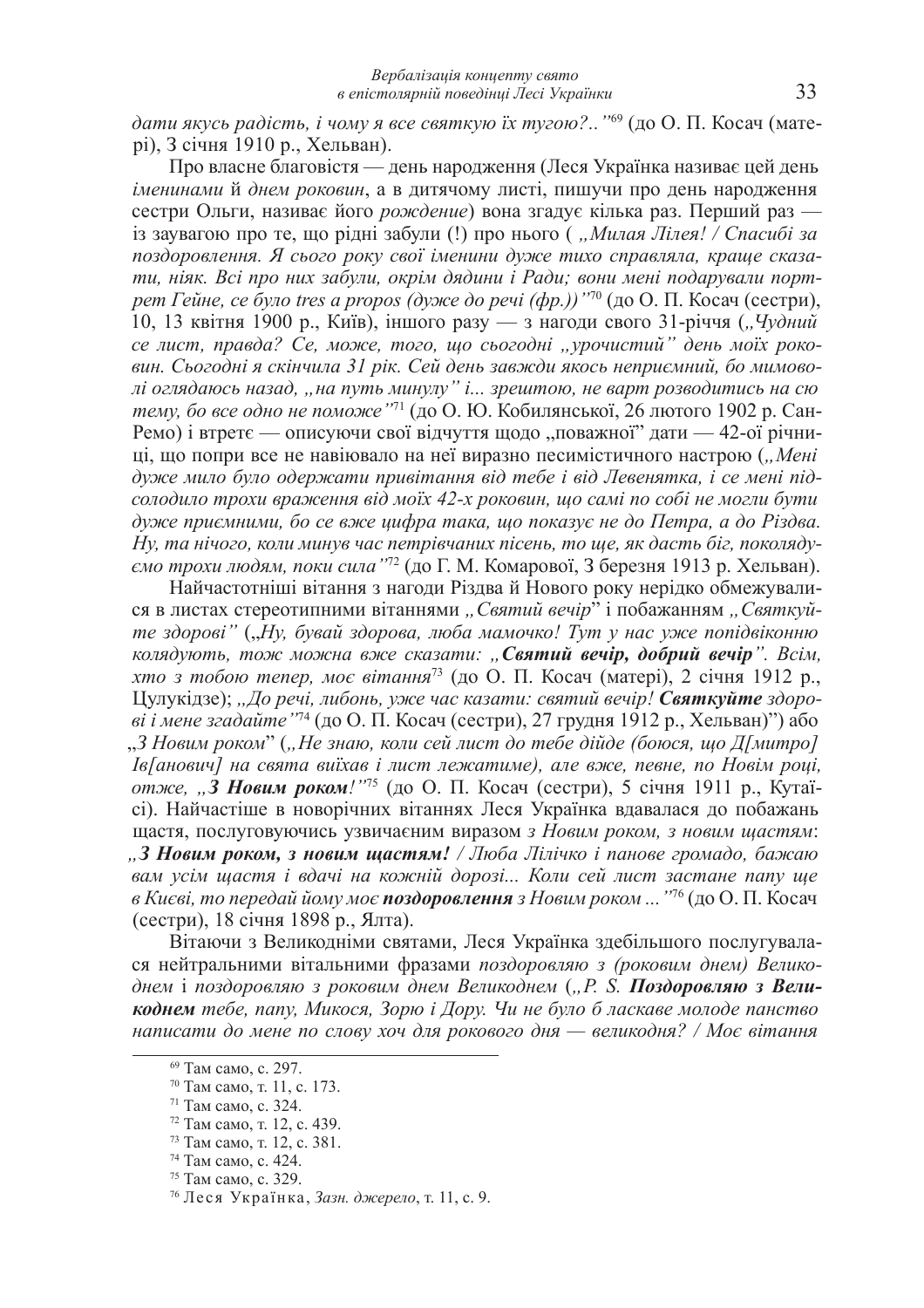*теж всім, хто мене згадає*<sup>77</sup> (до О. П. Косач (матері), 11 квітня 1898 р., Ялта);  $\overline{J}$ **, Поздоровляю** тебе *i nany i все товариство з роковим днем Великоднем!*"<sup>78</sup> (до О. П. Косач (матері), 11 квітня 1898 р., Ялта) і стереотипним виразом *Хрис* $moc$  *воскрес!* 

Емоційно й експресивно окреслений статус мають побажання, адресовані приятелькам Катерині Голоті та Ользі Кобилянській із виразною орієнтацією <u>на мовноповедінкові моделі гуцулів, порівн.: "Сердечно здоровлю. Аби-сьте</u> **завжди підскакували** "<sup>79</sup> (до К. Голоти, 19 січня 1902 р., Сан-Ремо) і "Як же  $Mae$ mься мій хтось, мій хтосічок любий? Хтось не вірить, що хтосічок вже  $^{\prime}$ , ніколи не буде здоров, як горішок", — ні, хтосічок буде, буде! От якби хтось  $\partial$ <sub>*д*</sub> *когось міг приїхати на Кавказ, то би хтось когось напевне викорував, хтось*  $\alpha$  *fou mie! А може, хтось приїде?...* "<sup>80</sup> (до О. Ю. Кобилянської, 27 серпня 1904 р., Зелений Гай).

Спостережено, що найчастіше Леся Українка вживала як елемент побажальних виразів лексему *щастя* відповідно до узвичаєних українських поведінко-<u>вих моделей: як окрему опорну лексему ("3 Новим роком, з новим шастям!</u> Запізнений привіт, але ж від того він не менше щирий..."<sup>81</sup> (до О. Ю. Кобилянської, 30 січня, 3 лютого 1900 р., Київ); "*Тільки що одержала листа твого*  $\overline{64}$  *14-<i>zo*. **Поздоровляю** Доруню *і* нового швагра, щиро бажаю **щастя** *і* вірю *в сповнення сього бажання — вони добрана пара!"<sup>82</sup> (до О. П. Косач (матері),* 2, 3 травня 1912 р., Кутаїсі)), так і в поєднанні з іншими, здебільшого з лексемою здоров'я (порівн.: "З Новим роком! / Милая бабушка, поздоровляю Вас *[ɡ ɪɿɡɞɜɹɧɢɦɢ] ɫɜɹɬɚɦɢ ɿ ɡ ɧɚɫɬɭɩɚɸɱɢɦ ɇɨɜɢɦ [ɪɨɤɨɦ. Ȼɚɠɚɸ] ȼɚɦ ɳɚɫɬɹ,*  **здоров'я** і всього найкращого <sup>183</sup> (до Є. І. Драгоманової, початок січня 1890 р., Колодяжне); "*Щастя й здоров'я Вам* "<sup>84</sup> (до Н. К. Кибальчич, червень – липень 1908 р., Євпаторія). Характеристично, що Леся Українка в листі до Михайла Павлика в січні 1892 року зізнавалася, що сама не дуже виразно окреслює для себе значеннєвий вимір цього поняття ("Р. S. У нас кажуть: "З Новим роком,  $\alpha$  *выли щастям!" Але що таке щастя? Для мене ся ідея не стоїть ясно перед очима*<sup>185</sup>) і, зрештою, вона й не вірила, очевидно, в його реальність, порівн.: "Любий дядьку! / Поздоровляю Вас і всіх наших з Новим роком, ска- $3a\overline{a}$  *б**3* **новим <b>шастям**, та я шось не вірю в шастя, отже, бажаю здоров'я *та трошки більше спокою і радощів*"<sup>86</sup> (до М. П. Драгоманова, 17 січня 1894 р., Київ). Підґрунтя таких міркування дозволяє декодувати коментар із побажання Осипові Маковею напередодні Різдва 1894 року: "А тепер поздоровляю Вас **з близькими святками і бажаю Вам щастя, здоров'я та оптимізму (з ним** *i cамо щастя мусить прийти*)<sup>"87</sup> (до О. I. Маковея, 24 грудня 1893 р., Київ). А отже, логічною передумовою *шастя* Леся Українка вважала здоров'я та оптимізм і розглядала їх як взаємопов'язані складові.

- 79 Там само, с. 315.
- <sup>80</sup> Там само, т. 12, с. 110.
- <sup>81</sup> Там само, т. 11, с. 159.
- <sup>82</sup> Там само, т. 12, с. 392.
- $83$  Tam camo, t. 10, c. 46.
- <sup>84</sup> Там само, т. 12, с. 249.
- <sup>85</sup> Там само, т. 10, с. 300.
- <sup>86</sup> Там само, с. 201.
- <sup>87</sup> Там само, с. 189.

 $77$  Там само, с. 40.

<sup>&</sup>lt;sup>78</sup> Там само, с. 42.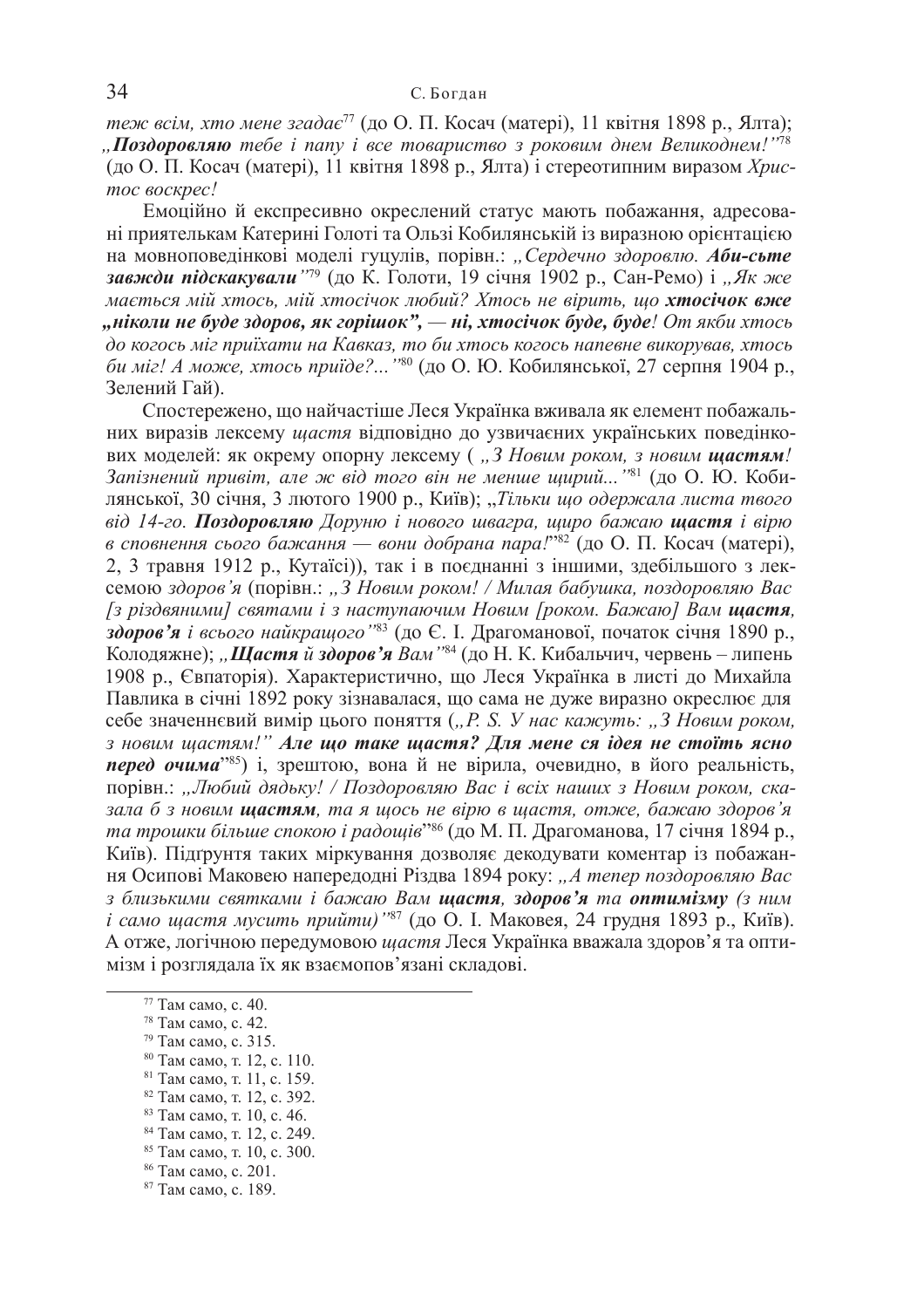Іноді, не встигаючи привітати всіх дорогих її серцю людей зі святами, вона, вибачаючись, зауважувала, що для неї і будень не є перешкодою для побажань, головне — "*сила*", тобто реалізація її побажань: "Але я перед святами саме  $\alpha$ ибиралася з Києва — додому приїхали ми в середині страсного тижня, — а на свята ще не ввійшла настільки в колію життя, щоб засісти за писання лис-*Mie. Так я Вас і з Великоднем не поздоровила, але все одно я і без свята завжди*  $6a$ жаю Вам всього найкращого, якби ж тільки мої бажання мали яку-небудь *силу!*"<sup>88</sup> (до А. С. Макарової, 14 травня 1894 р., Колодяжне).

Лексема *гаразд* як одна з опорних у семантичній структурі побажань відтворює також типову поведінкову українську модель: "Бажаю Вам сили, здоров'я *і всіх гараздів* <sup>189</sup> (до Ф. М. Колесси, 18 березня 1913 р., Хельван). Паралельно Леся Українка актуалізує архаїчний семантичний варіант цього ж виразу здо**ровлю всім гараздом: "Оксаночку, хоч пізно, "здоровлю усім гараздом" і раду***юсь, що її діла з консерваторією та й здоров'ям добрі<sup>290</sup> (до родини Косачів,* 13 квітня 1909 р., Телаві) (до речі, лапки засвідчують інтекстовий характер цього вітання і дають можливість припустити, що саме цей вираз належав до мовноповедінкового виміру родинного спілкування Косачів). Ці вирази, хоч і відтворюють традиційну поведінку українців, однак не фіксовані лексикографічними джерелами української мови в цій функції, незважаючи на те, що одне зі значень узвичаєно подається як синонім до шастя і благополуччя або добра, **идстя** й благополуччя. В етикетній функції фіксовано лише вираз майтеся *гаразд*, що узуально "уживається як побажання бути здоровим і щасливим, жити у добрі та злагоді, хай буде все добре<sup>391</sup>.

Народно-розмовним колоритом позначений стереотипний побажаль- $\frac{1}{2}$  вираз здоров'я в хату: "Коли б там Вам швидше здоров'я в хату!" $^{92}$ (до Н. К. Кибальчич, 27 березня 1911 р., Хельван).

Крім згаданих, в побажальних виразах репрезентована також опорна лексема добро ("Дякуємо обоє за поздоровлення і бажаємо всякого **добра**"<sup>93</sup> (до Ф. М. Колесси, 9 січня 1909 р., Тбілісі)),

Вагомим елементом побажальної поведінки адресантки можна вважати також постійну актуалізацію 'побажання' в узвичаєних епістолярних прощаннях будь /-те здоров /-а, -i (-здоровеньк /-а, -i) ("**Будь здорова**, любая, i Миха*люньо нехай там одужує швидше* "<sup>94</sup> (до О. П. Косач сестри), 16 травня 1911 р., Київ); *"Будьте мені здоровенькі*<sup>395</sup> (до О. Ю. Кобилянської, 9 червня 1911 р., Севастополь); *"Ну, і будьте здорові, дорогий товаришу* <sup>796</sup> (до А. Ю. Кримського, 6 червня 1012 p., Кутаїсі).

Іноді такі стереотипні вирази зазнають структурно-семантичних трансформацій за рахунок ускладнення повсякденного прощально-побажального дискурсу додатковими лексемами ( "*Будьте здорові і музам милі*"<sup>997</sup> (до Ф. П. Петруненка, липень 1911 p., Кутаїсі).

<sup>&</sup>lt;sup>88</sup> Там само, с. 235–236.

<sup>&</sup>lt;sup>89</sup> Там само, т. 12, с. 449.

<sup>&</sup>lt;sup>90</sup> Там само, с. 278.

<sup>&</sup>lt;sup>91</sup> Фразеологічний словник української мови, у 2 кн., Київ 1993, кн. 1, с. 460.

<sup>92</sup> Леся Українка, Зазн. джерело, т. 12, с. 343.

<sup>93</sup> Там само, с. 268.

<sup>&</sup>lt;sup>94</sup> Там само, с. 350.

<sup>95</sup> Там само, с. 351.

<sup>&</sup>lt;sup>96</sup> Там само, с. 397.

<sup>&</sup>lt;sup>97</sup> Там само, с. 357.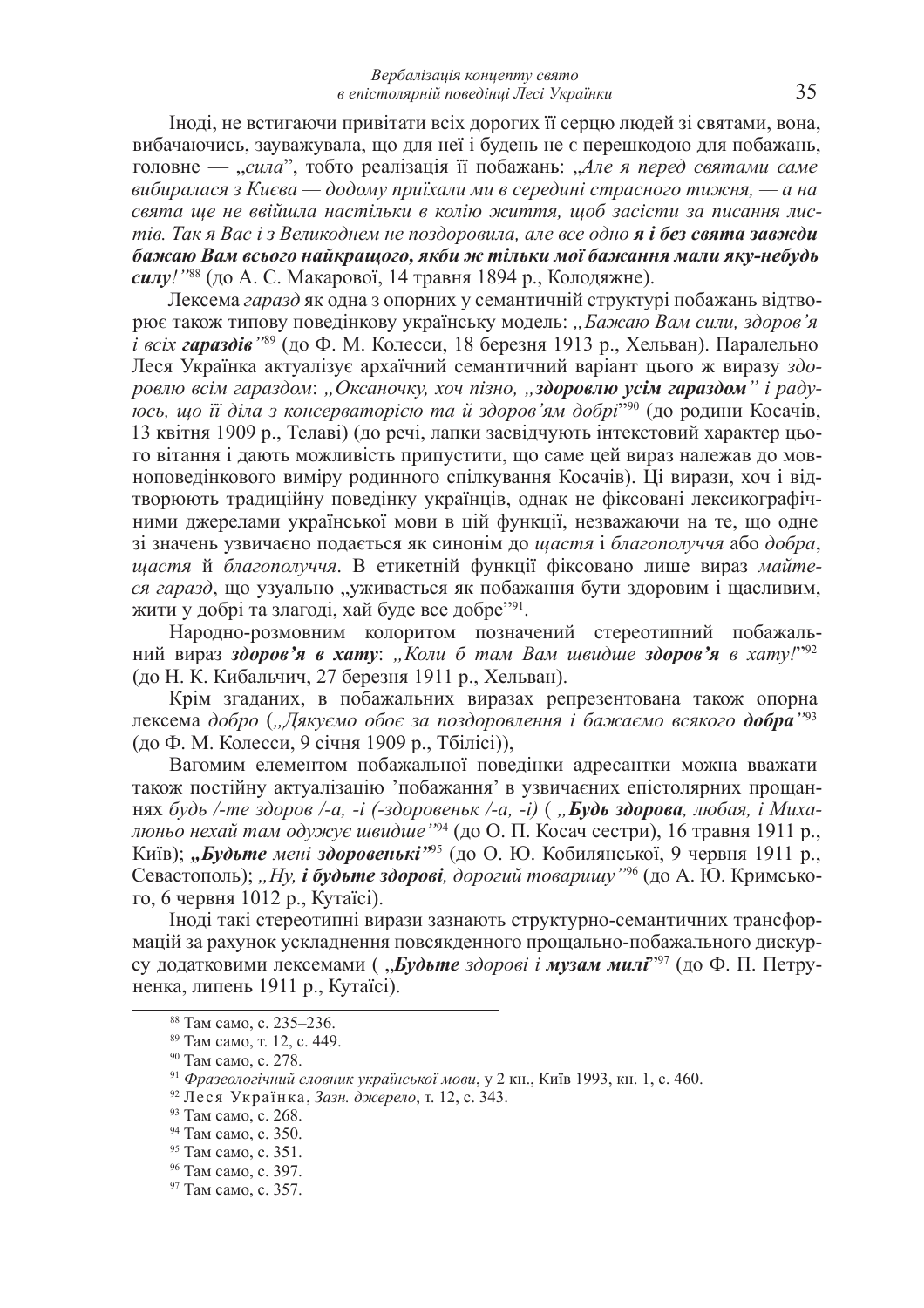Менш продуктивні в привітальних формулах лексеми повіншувати, віншувати, віншування, повіншування фіксовані в листах до Івана Франка, Михайла Павлика, Ольги Кобилянської та сестри Ольги. Лексеми цього деривативного ряду, як відомо, привнесені в нашу мовноповедінкову традицію з середньоверхньонімецької мови через посередництво польської й узвичаєно вживані як опорні у вітальних контекстах<sup>98</sup>. Порівняно з іншими лексемами цього ж синонімічного ряду, похідними від твірної основи віт-, ці опорні лексеми надають конототивних відтінків, особливої урочистості висловлень і підкресленої шанобливості до адресата, порівн.: "Хоч трошки завчасне, але вже при сій  $'$ "оказії" повіншую Вас з юбілеєм, шкода тільки, що не можу тепер відповідно- $20$  *стилю добрати, бо дуже спішуся. Була б я рада, коли б могла сама прибути*  $H$ *на Ваше свято, може, тоді щире стискання руки замінило б слова. Та що там*  $c$ *muль! Ви знаєте, що я щиро поважаю Вас і Ваш талан, а знаючи тяжку долю українського поета, "рада б неба прихилити", аби та доля поліпшала. Щасти Вам боже на кождій дорозі!*"<sup>99</sup> (до І. Я. Франка, 21 жовтня 1898 р., Київ). Зауважмо, що і в цьому вітанні Леся Українка акцентує увагу на брак "відповідного (поздоровного. — С. Б.) стилю", а головне, що, на її переконання, невербальна комунікація (один-єдиний жест!) здатна передати значно повніше семантику.

Про неодмінний атрибут свят — подарунки — Леся Українка згадує неодноразово в листах до різних адресатів, здебільшого до родини. Це зокрема дарунки на Різдво чи на день народження від бабусі, Драгоманових, батьків, на ювілей із нагоди літературної діяльності Михайла Драгоманова. Предмет дарування, залежно від особи того, кому дарували, різний: дітям — узвичаєно іграшки, книги, одяг (напр.: "Вчора були Тамарині іменини, і папа  $i\check u$  подарив повозочку з лопаткою  $i$  вилками, котрими вона дуже втішається $^{r_{100}}$ (до Є. І. Драгоманової, 14 травня 1884 р., Колодяжне); *"Позавчора було Лілі*  $\bm{p}$ ождение, і я їй подарила краски, а мама комод для кукол'' $^{101}$  (до Є. І. Драгоманової, 9 червня 1884 р., Колодяжне) тощо.

Особливу увагу приділяла Леся Українка дарункам для племінників, про що свідчить зокрема один із її листів до сестри Ольги: "Михальові посилаю поя- $\cos$  ширшенький, а вужченький — маленькій Оксаночиі і їй же три брелочки *vie, santé, forse (життя, здоров'я, сила (франц.). — Ред.), — я давно хтіла*  $i$ *ix послати, та боялась, що в листі пропадуть. Ти ж, певне, будеш бачити обох Ɉɤɫɚɧ, ɬɨ ɩɨɰɿɥɭɣ ʀɯ ɡɚ ɦɟɧɟ, ɿ ɧɟɯɚɣ ɦɚɥɟɧɶɤɚ ɧɨɫɢɬɶ ɦɨʀ "ɬɚɥɿɫɦɚɧɢ" ɚɛɨ почепить на люлю* ''<sup>102</sup> (до О. П. Косач (сестри), 2 (1, 27 жовтня 1911 р., Цулукідзе).

Незвичним для сучасних подарункових традицій може видатися більш ніж скромний, як на сучасне сприйняття, Лесин дарунок на іменини мамі й сестрі Ɉɥɶɡɿ: *"Ʌɸɛɚ Ɉɥɟɫɸ! / ɉɨɡɞɨɪɨɜɥɹɸ ɬɟɛɟ ɿ ɦɚɦɨɱɤɭ-ɝɨɥɭɛɨɱɤɭ ɡ ɿɦɟɧɢɧɚɦɢ, бажаю вам щастя, долі і слави по сей і по той бік кордону. Не погордуйте* прийняти від мене в подарунок коробочку з сірничками, розділіться ними, як самі знаєте, на щось більшого мені годі спромогтися. Шкода, що я не могла ix купити до виїзду Миші, то може б вони скоріш приїхали, як тепер по сих про**клятих кримських поштах. Отже, вибачте, що моє поздоровлення і сірники**  $n$ рийдуть, може, через тиждень після іменин, але зате, може, воно цікавіше *ɜɢɣɞɟ. ɉɢɲɭɱɢ ɬɨɣ ɥɢɫɬ, ɳɨ ɩɨɫɥɚɥɚ ɡ Ɇɢɲɟɸ, ɹ ɬɚɤ ɛɭɥɚ ɡɚɫɩɿɲɟɧɚ ɿ ɡɚɠɭ-*

<sup>&</sup>lt;sup>98</sup> Етимологічний словник української мови, в 7 тт., Київ 1982, т. 1, с. 401.

<sup>99</sup> Леся Українка, Зазн. джерело, т. 11, с. 74.

<sup>&</sup>lt;sup>100</sup> Там само, т. 10, с. 15.

 $101$  Tam camo, c. 16.

<sup>&</sup>lt;sup>102</sup> Там само, т. 12, с. 390.